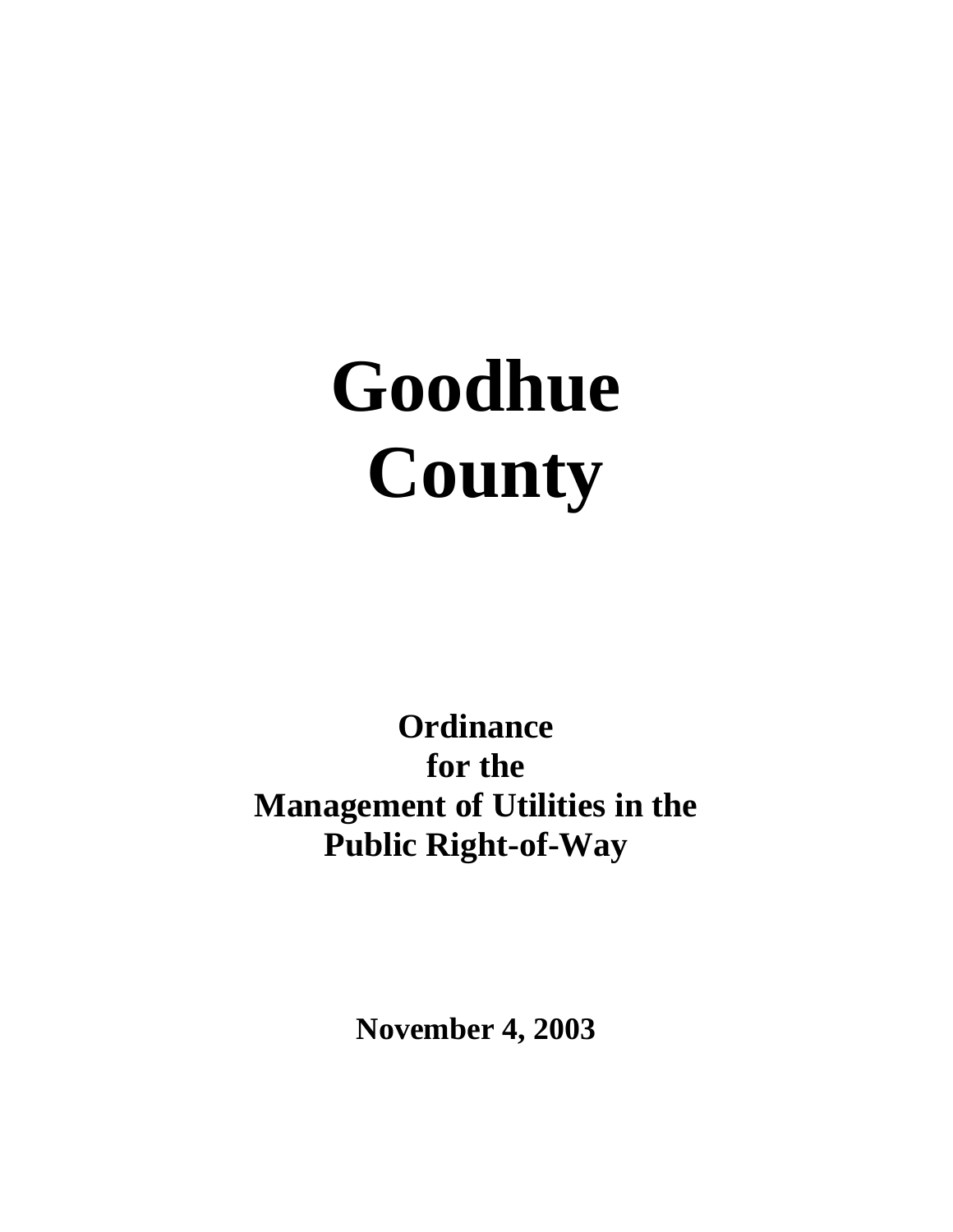#### TABLE OF CONTENTS GOODHUE COUNTY ORDINANCE FOR THE MANAGEMENT OF UTILITIES IN THE PUBLIC RIGHT-OF-WAY

#### SECTION PAGE

| Sec. 1.01. Findings, Purpose, and Intent               | $\mathbf{1}$   |
|--------------------------------------------------------|----------------|
| Sec. 1.02. Election to Manage the Public Right-of-Way  | $\overline{2}$ |
| Sec. 1.03. Definitions                                 | $\overline{c}$ |
| Sec. 1.04. Administration                              | $\overline{7}$ |
| Sec. 1.05. Utility Coordination Committee              | $\overline{7}$ |
| Sec. 1.06. Registration and Right-of-Way Occupancy     | $\overline{7}$ |
| Sec. 1.07. Registration Information                    | 8              |
| Sec. 1.08. Reporting Obligations                       | 9              |
| Sec. 1.09. Permit Requirement                          | 10             |
| Sec. 1.10. Permit Applications                         | 10             |
| Sec. 1.11. Issuance of Permit; Conditions              | 11             |
| Sec. 1.12. Permit Fees                                 | 11             |
| Sec. 1.13. Right-of-Way Patching and Restoration       | 11             |
| Sec. 1.14 Joint Applications                           | 13             |
| Sec. 1.15. Supplementary Applications                  | 13             |
| Sec. 1.16. Other Obligations                           | 14             |
| Sec. 1.17. Denial of Permit                            | 14             |
| Sec. 1.18. Installation Requirements                   | 14             |
| Sec. 1.19. Inspection                                  | 15             |
| Sec. 1.20. Work done Without a Permit                  | 15             |
| Sec. 1.21. Supplementary Notification                  | 16             |
| Sec. 1.22. Revocation of Permits                       | 16             |
| Sec. 1.23. Mapping Data                                | 17             |
| Sec. 1.24. Location and Relocation of Facilities       | 18             |
| Sec. 1.25. Pre-excavation Facilities Location          | 20             |
| Sec. 1.26. Damage to Other Facilities                  | 20             |
| Sec. 1.27. Right-of-Way Vacation                       | 20             |
| Sec. 1.28. Indemnification and Liability               | 21             |
| Sec. 1.29. Abandoned and Unusable Facilities           | 21             |
| Sec. 1.30. Appeal                                      | 21             |
| Sec. 1.31. Reservation of Regulatory and Police Powers | 21             |
| Sec. 1.32. Severability                                | 21             |
| Sec. 1.33. Penalty for Violation                       | 22             |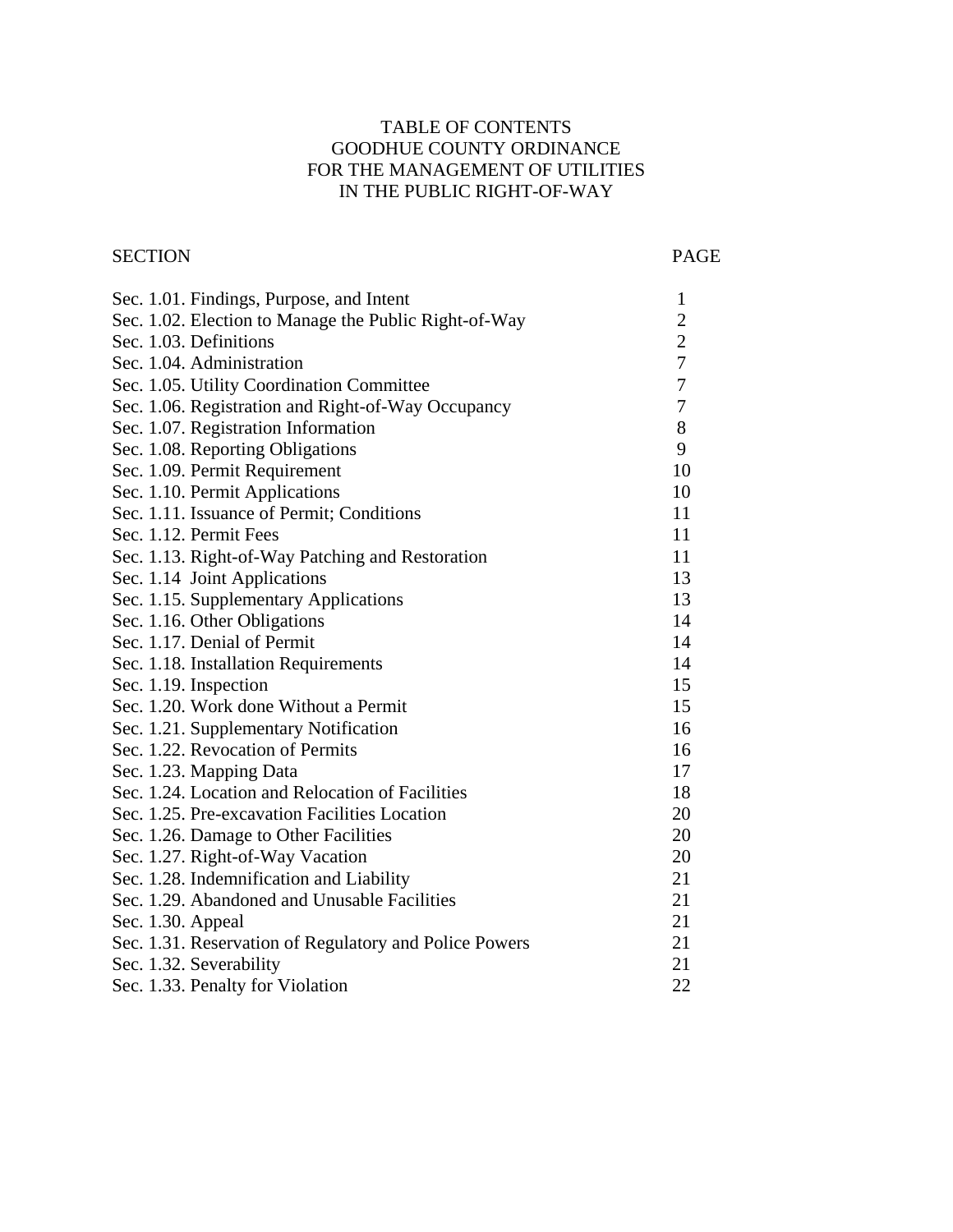# **RIGHT-OF-WAY ORDINANCE FOR THE MANAGEMENT OF THE PUBLIC RIGHT-OF-WAY OF ROADS**  UNDER THE COUNTY'S JURISDICTION  **County of Goodhue, Minnesota**

An ordinance to enact a new Chapter of the Goodhue County Ordinances to administer and regulate the public right-of-way in the public interest, and to provide for the issuance and regulation of Right-of-Way Permits.

THE COUNTY BOARD OF GOODHUE ORDAINS:

## Chapter 1

# **Right-of-Way Management**

#### **Sec. 1.01. Findings, Purpose, and Intent.**

To provide for health, safety and welfare of its citizens, and to ensure the integrity of its roads and streets and the appropriate use of the right-of-ways, the County strives to keep its right-ofway in a state of good repair and free from unnecessary encumbrances.

Accordingly, the County hereby enacts this new chapter of this code relating to right-of-way permits and administration. This chapter imposes regulation on the placement and maintenance of facilities and equipment currently within its right-of-way or to be placed therein at some future time. It is intended to complement the regulatory roles of state and federal agencies. Under this chapter, persons excavating and obstructing the right-of-way will bear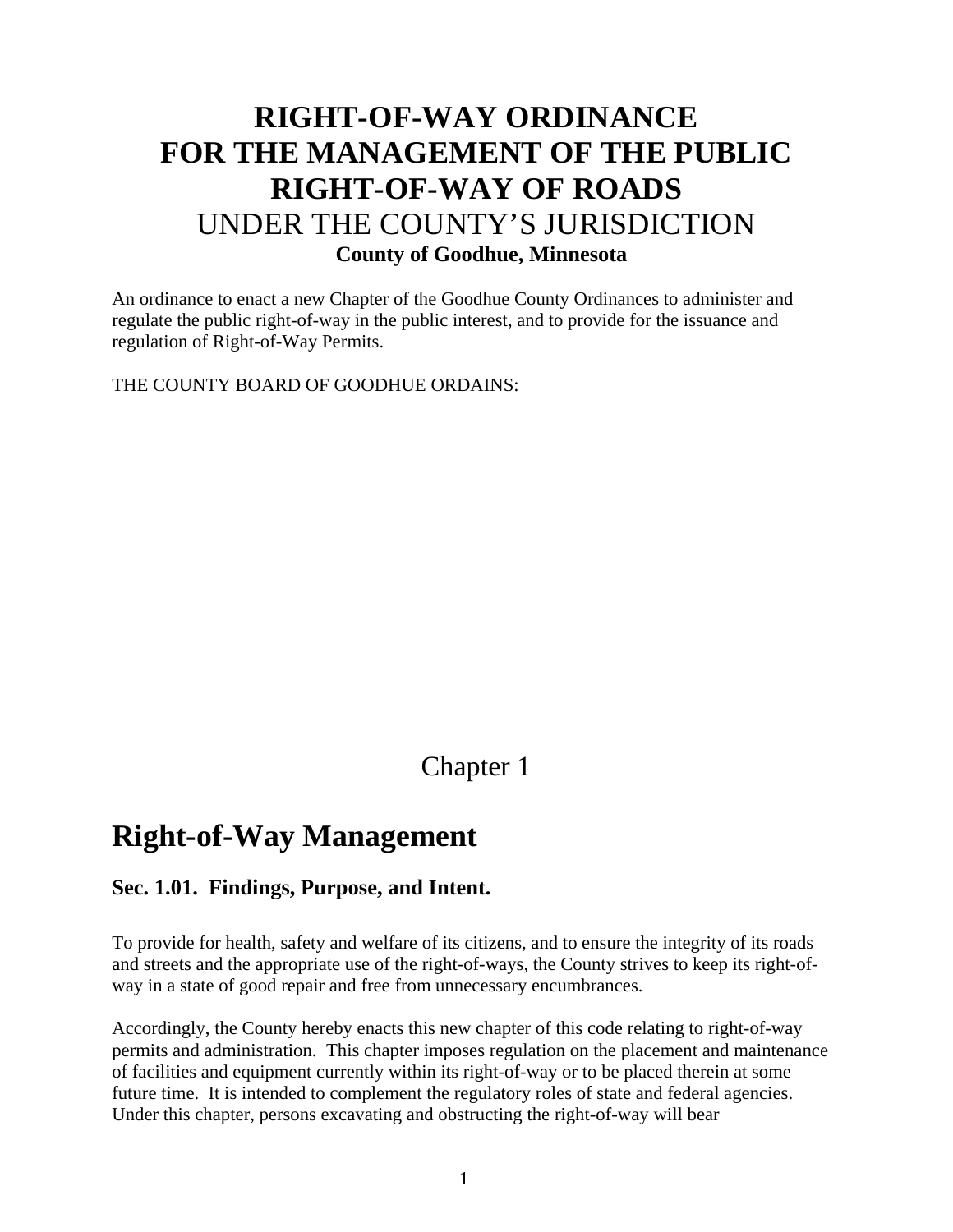financial responsibility for their work. Finally, this chapter provides for recovery of out-ofpocket and projected costs from persons using the public right-of-way.

This chapter shall be interpreted consistently with 1997 Session Laws, Chapter 123, substantially codified in Minnesota Statutes Sections 237.16, 237.162, 237.163, 237.79, 237.81, and 238.086 (the "Act") and the other laws governing applicable rights of the County and users of the right-of-way. This chapter shall also be interpreted consistent with Minnesota Rules 7819.0050 – 7819.9950 where possible. To the extent any provision of this chapter cannot be interpreted consistently with the Minnesota Rules, that interpretation most consistent with the Act and other applicable statutory and case law is intended. This chapter shall not be interpreted to limit the regulatory and police powers of the County to adopt and enforce general ordinances necessary to protect the health, safety, and welfare of the public.

#### **Sec. 1.02. Election to Manage the Public Right-of-Way**

Pursuant to the authority granted to the County under state and federal statutory, administrative and common law, the County hereby elects pursuant Minn. Stat. 237.163 subd.2(b), to manage right-of-way under its jurisdiction.

"Manage the Right- of-Way" means the authority of the County to do any of all of the following:

- 1. require registration
- 2. require construction performance bonds and insurance coverage
- 3. establish installation and construction standards;
- 4. establish and define location and relocation requirements for equipment and facilities;
- 5. establish coordination and timing requirements;
- 6. require right-of-way users to submit henceforth required by the County project data reasonably necessary to allow the County to develop a right of way mapping system including GIS system information
- 7. require right-of-way users to submit, upon request of the County, existing data on the location of user's facilities occupying the public right of way within the County. The data may be submitted in the form maintained by the user in a reasonable time after receipt of the request based on the amount of data requested;
- 8. establish right-of-way permitting requirements for excavation and obstruction;
- 9. establish removal requirements for abandoned equipment or facilities, if required in conjunction with other right-of-way repair, excavation or construction; and

10.impose reasonable penalties for unreasonable delays in construction.

#### **Sec. 1.03. Definitions.**

The following definitions apply in this Chapter of this Code. References hereafter to "sections" are unless otherwise specified references to sections in this Chapter. Defined terms remain defined terms whether or not capitalized.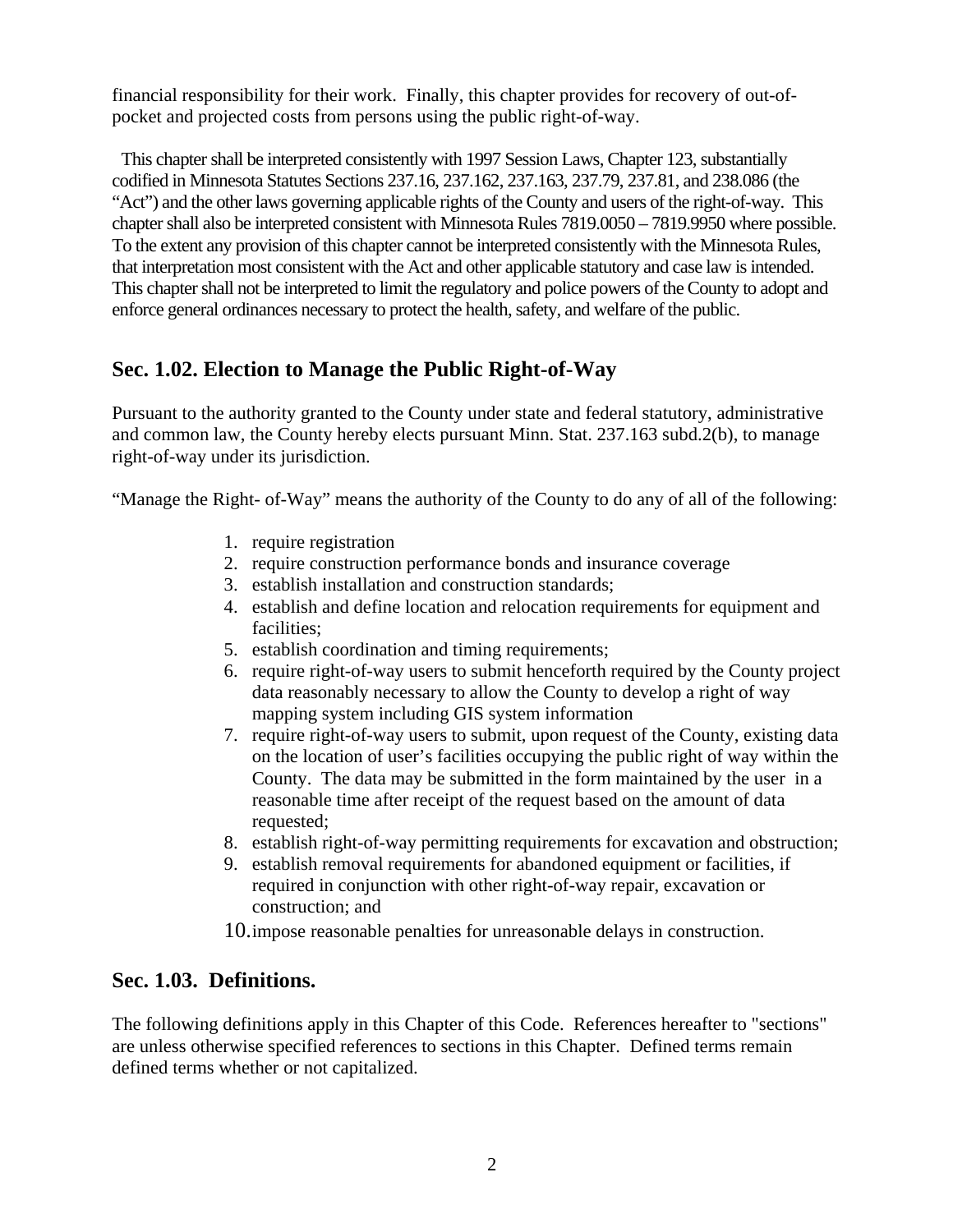"Abandoned Facility" means a facility no longer in service or physically disconnected from a portion of the operating facility, or from any other facility, that is in use or still carries service. A facility is not abandoned unless declared so by the right-of-way user.

"Applicant" means any Person requesting permission to Excavate or Obstruct a Right-of-Way.

**"**Commission" means the State Public Utilities Commission.

**"**Congested Right-of-Way" means a crowded condition in the subsurface of the public right-of-way that occurs when the maximum lateral spacing between existing underground facilities does not allow for construction of new underground facilities without using hand digging to expose the existing lateral facilities in conformance with Minnesota Statutes, section 216D.04, subdivision 3, over a continuous length in excess of 500 feet.

"Construction Performance Bond" means any of the following forms of security provided at Permittee's option:

- A. Individual project bond;
- B. Cash deposit;
- C. Security of a form listed or approved under Minn. Stat. Sec 15.73,sub3;
- D. Letter of Credit, in form acceptable to the County;
- E. Self-insurance in form acceptable to the County;
- F. Blanket bond for projects within the county or construction bond for a specified time and in a form acceptable to the County.

"County" means the County of Goodhue, Minnesota. For purposes of section 1.28 Indemnification and Liability, County means its elected and appointed officials, officers, employees and agents.

"Degradation" means a decrease in the useful life of the Right-of-Way caused by excavation in or disturbance of the Right-of-Way, resulting in the need to reconstruct such Right-of-Way earlier than would be required if the excavation did not occur.

"Degradation Cost" subject to Minnesota Rules 7819.1100 means the cost to achieve a level of restoration as determined by the County at the time the permit is issued, not to exceed the maximum Restoration shown in plates 1 to 13, set forth in Minnesota Rules parts 7819.9900 to 7819.9950.

"Degradation Fee" means the estimated fee established at the time of permitting by the County to recover costs associated with the decrease in the useful life of the Right-of-Way caused by the excavation, and which equals the Degradation Costs.

"Delay Penalty" is the penalty imposed as a result of unreasonable delays in Right-of-Way excavation, obstruction, patching, or restoration as established by permit.

"Department" means the Goodhue County Public Works Department*.*

"Department Inspector" means any Person authorized by the director to carry out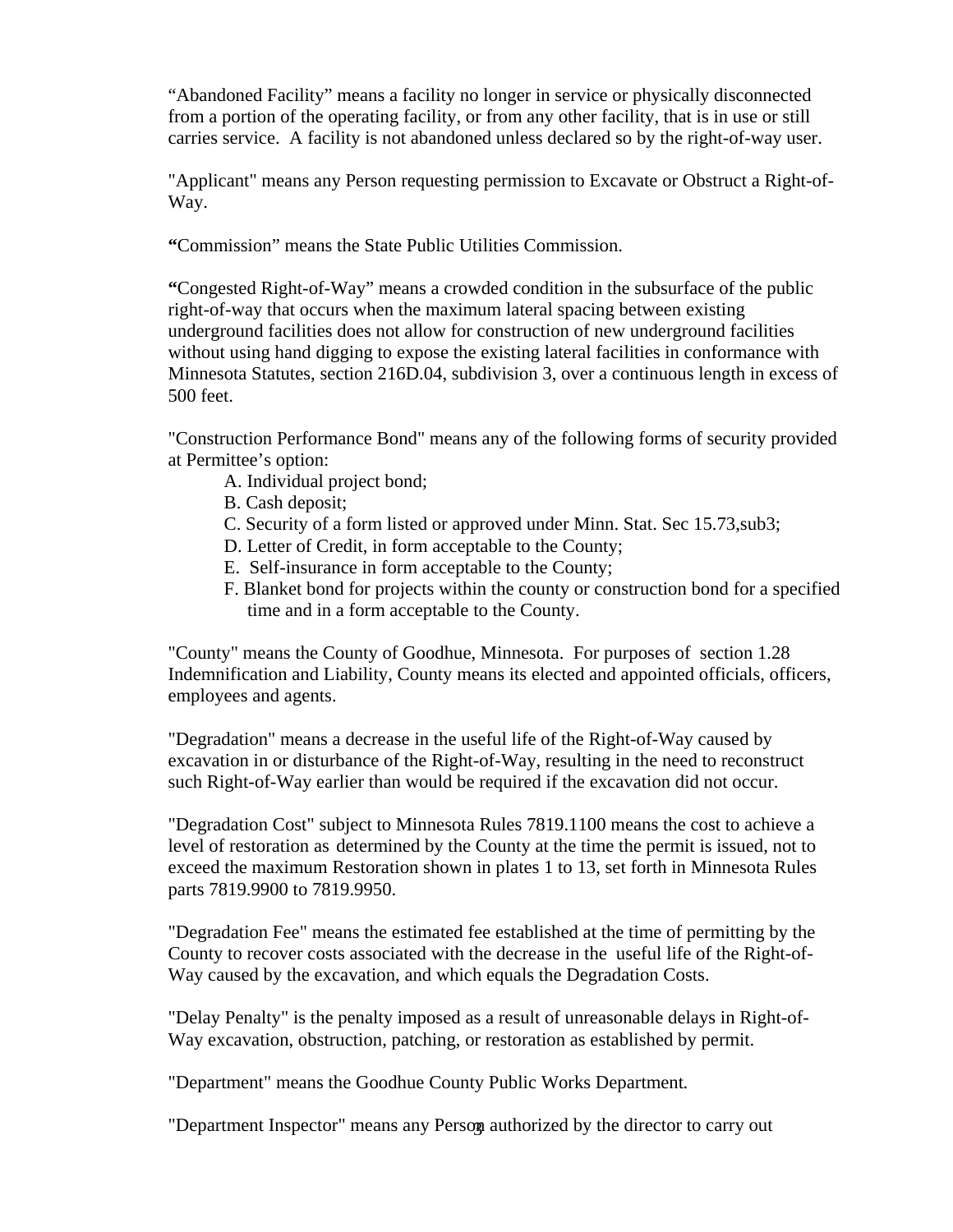inspections related to the provisions of this Chapter.

"Director" means the Goodhue County Public Works Director, or her or his designee.

"Emergency" means a condition that (1) poses danger to life or health, or of a significant loss of property; or (2) requires immediate repair or replacement of Facilities in order to restore Service to a customer.

"Equipment" means any tangible asset used to install, repair, or maintain Facilities in any Right-of-Way.

"Excavate" means to dig into or in any way remove or physically disturb or penetrate any part of a public Right-of-Way.

"Excavation Permit" means the permit which, pursuant to this Chapter, must be obtained before a Person may excavate in a Right-of-Way. An Excavation Permit allows the holder to Excavate that part of the Right-of-Way described in such permit.

"Excavation Permit Fee" means money paid to the County by an Applicant to cover the costs as provided in Section 1.12.

"Facility or Facilities" means any tangible asset in the Right-of-Way required to provide Utility Service.

**"**Five-year project plan" shows projects adopted by the County for construction within the next five years.

"High Density Corridor" means a designated portion of the public right-of-way within which telecommunications right-of-way users having multiple and competing facilities may be required to build and install facilities in a common conduit system or other common structure.

"Hole" means an excavation in the pavement, with the excavation having a length less than the width of the pavement.

"Local Representative" means a local Person or Persons, or designee of such Person or Persons, authorized by a Registrant to accept legal notice or service and to accept communications and to make decisions for that Registrant regarding all matters within the scope of this Chapter.

"Management Costs" means the actual costs the County incurs in managing its public Rights-of-Way, including such costs, if incurred, as those associated with registering Applicants; issuing, processing, and verifying Right-of-Way Permit applications; inspecting job sites and restoration projects; maintaining, supporting, protecting, or moving user Equipment and Facilities during public Right-of-Way work; determining the adequacy of Right-of-Way restoration; restoring work inadequately performed after providing notice and the opportunity to correct the work; and revoking Right-of-Way Permits. Management costs do not include payment by a Telecommunications Right-of-Way User for the use of the Right-of-Way, the fees and cost of litigation relating to the interpretation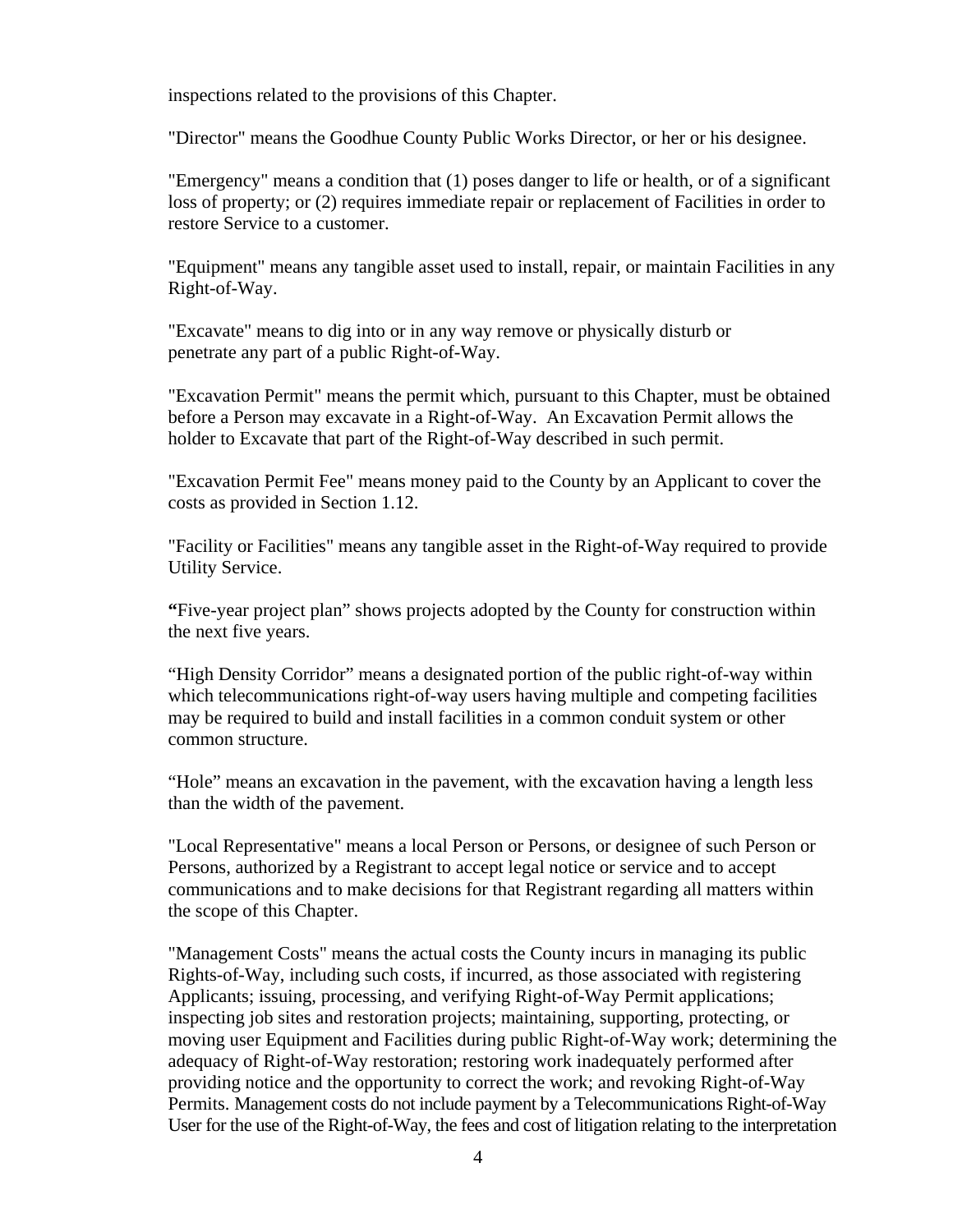of Minnesota Session Laws 1997, Chapter 123; Minnesota Statutes Sections 237.162 or 237.163 or any ordinance enacted under those sections, or the County fees and costs related to appeals taken pursuant to Section 130 of this Chapter.

"Obstruct" means to place any tangible object in a public Right-of-Way so as to hinder free and open passage over that or any part of the Right-of-Way.

"Obstruction Permit" means the permit which, pursuant to this Chapter, must be obtained before a Person may Obstruct any part of a Right-of-Way, allowing the holder to hinder free and open passage over the specified portion of that Right-of-Way by placing any tangible object therein for the duration specified.

"Obstruction Permit Fee" means money paid to the County by a Permittee to cover the costs as provided in Section 1.12 and required to obtain the permit.

"Patch or Patching" means a method of pavement replacement that is temporary in nature. A Patch consists of (1) the compaction of the subbase and aggregate base, and (2) the replacement, in kind, of the existing pavement for a minimum of two feet beyond the edges of the excavation in all directions. A Patch is considered full Restoration only when the pavement is included in the County's five-year project plan.

"Pavement" means any type of improved surface that is within the public right-of-way and that is paved or otherwise constructed with bituminous, concrete, aggregate, or gravel.

"Permit" has the meaning given "right-of-way permit" in Minnesota Statutes, section 237.162.

"Permittee" means any Person to whom a permit to Excavate or Obstruct a Right-of- Way has been granted by the County under this Chapter.

"Person" means an individual or entity subject to the laws and rules of this state, however organized, whether public or private, whether domestic of foreign, whether for profit or nonprofit, and whether natural, corporate, or political who is installing or maintaining utilities on the county's right of way.

"Probation" means the status of a person that has not complied with the conditions of this chapter. "Probationary Period" means one year from the date that a Person has been notified in writing that they have been put on Probation.

"Public Right-of-Way" means the area on, below, or above a public roadway, highway, street, cartway, bicycle lane and public sidewalk in which the County has an interest, including other dedicated rights-of-way for travel purposes and utility easements of the County. A public Right-of-Way does not include the airwaves above a Right-of-Way with regard to cellular or other nonwire telecommunications or broadcast service. The lands described by an easement, deed, dedication, title, law or occupation of a road, highway, street, cartway, bicycle lane, or sidewalk are included as right-of-way.

"Registrant" means any person who (1) has or seeks to have its equipment or facilities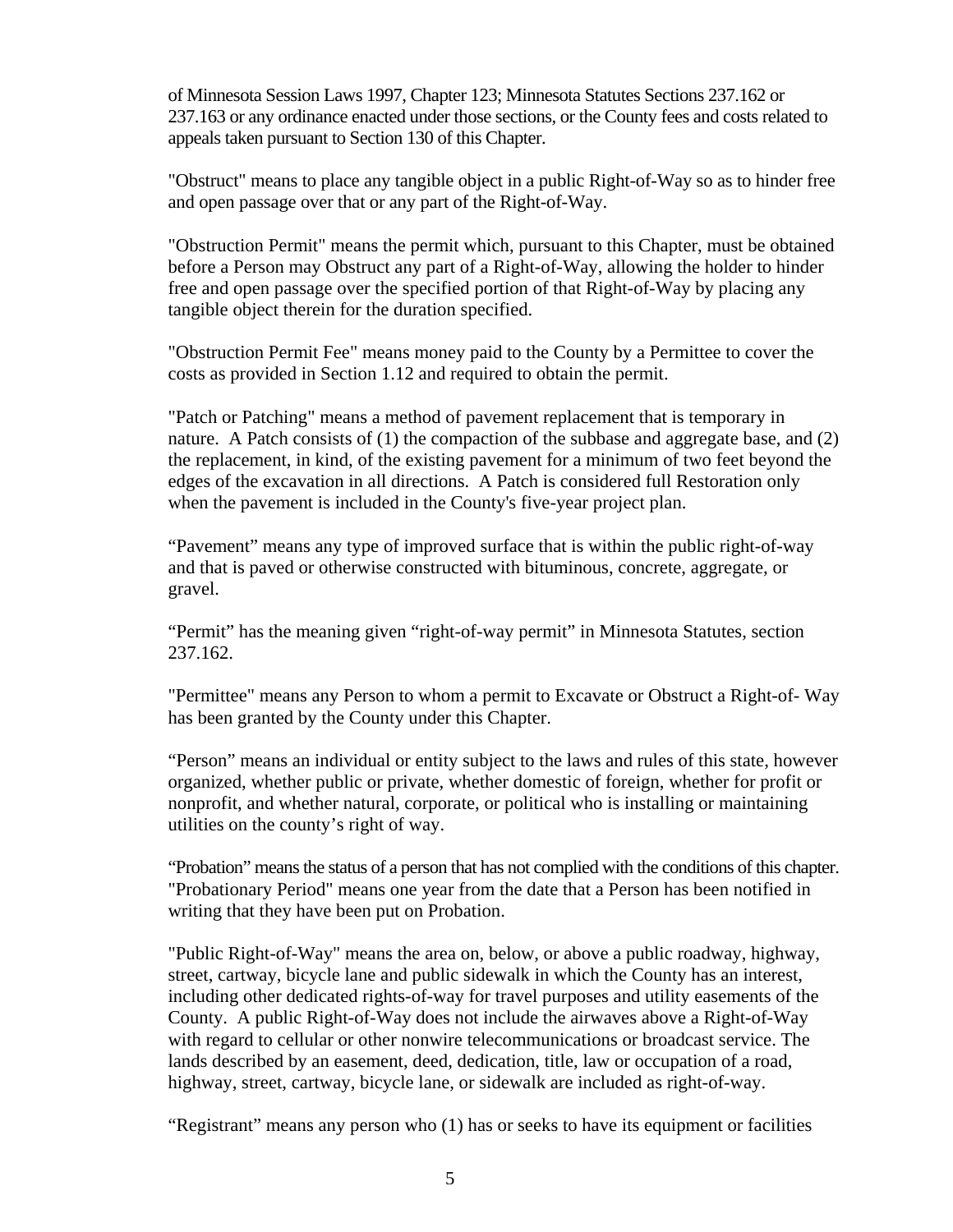located in any right-of-way, or (2) in any way occupies or uses, or seeks to occupy or use, the right-of-way or place its facilities or equipment in the right-of-way.

"Restoration Cost" means the amount of money paid to the County by a Permittee to achieve the level of restoration according to plates 1 to 13 of the Minnesota Public Utilities Commission rules.

"Restore or Restoration" means the process by which an excavated public Right-of-Way and surrounding area including pavement foundation is returned to the same condition (and life expectancy) that existed before excavation.

"Right-of-Way Permit" means either the Excavation Permit or the Obstruction Permit or both, depending on the context, required by this Chapter.

**"**Right-of-Way User" means (1) a telecommunications right-of-way user as defined by Minnesota Statutes, section 237.162, Subd. 4; or (2) a person owning or controlling a facility in the right-of-way that is used or intended to be used for providing utility service, and who has a right under law, franchise, or ordinance to use the public right-of-way.

"Service" or "Utility Service " includes (1) those services provided by a public utility as defined in Minn. Stat. 216B.02, subds. 4 and 6; (2) services of a telecommunications right-of-way user, including transporting of voice or data information; (3) services of a cable communications system as defined in Minn. Stat. Chapter. 238; (4) natural gas or electric energy or telecommunications services provided by the city; (5) services provided by a cooperative electric association organized under Minn. Stat., Chapter 308A; and (6) water, sewer, steam, cooling or heating services.

"Supplementary Application" means an application made to Excavate or Obstruct more of the Right-of-Way than allowed in, or to extend, a permit that had already been issued.

"Telecommunication Rights-of-Way User" means a Person owning or controlling a Facility in the Right-of-Way, or seeking to own or control a Facility in the Right-of-Way, that is used or is intended to be used for transporting telecommunication or other voice or data information. For purposes of this Chapter, a cable communication system defined and regulated under Minn. Stat. Chap. 238, and telecommunication activities related to providing natural gas or electric energy services whether provided by a public utility as defined in Minn. Stat. Sec.216B.02, a municipality, a municipal gas or power agency organized under Minn. Stat. Chaps. 453 and 453A, or a cooperative electric association organized under Minn. Stat. Chap. 308A, are not Telecommunications Right-of-Way Users for purposes of this Chapter.6

"Temporary Surface" means the compaction of subbase and aggregate base and replacement, in kind, of existing pavement only to the edges of the excavation. It is temporary in nature except when the replacement is of pavement included in the county's two-year project plan, in which case it is considered full restoration.

"Trench" means an excavation in the pavement, with the excavation having a length equal to or greater than the width of the pavement.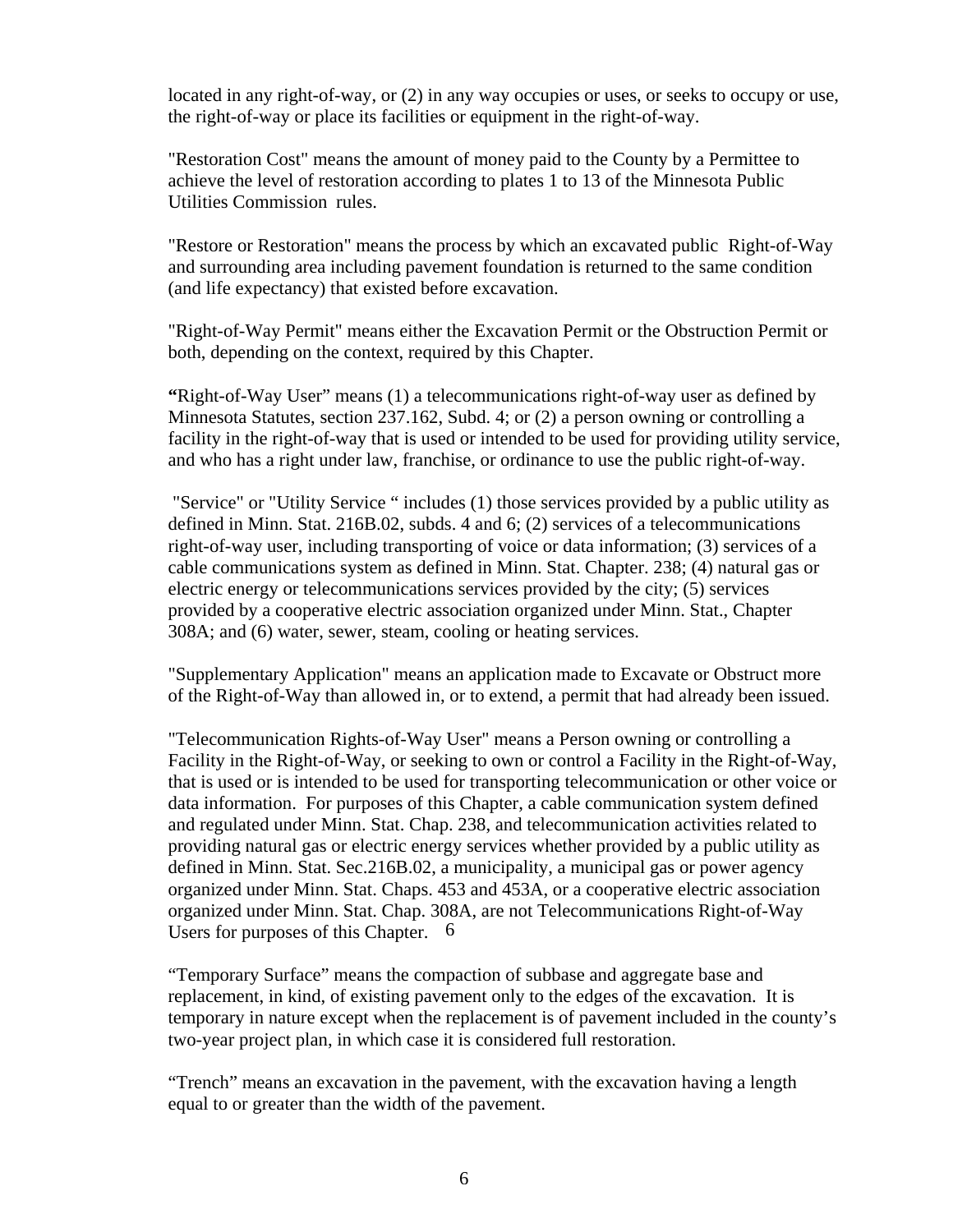**"**Two Year Project Plan" shows projects adopted by the County for construction within the next two years.

"Unusable or unused Equipment and Facilities" means equipment and Facilities in the Right-of-Way which have remained unused for one year or for facilities that are not registered or located by Gopher One Call; or for which the Registrant is unable to provide proof that it has either a plan to begin using it within the next twelve (12) months or a potential purchaser or user of the equipment or facilities.

#### **Sec. 1.04. Administration.**

The Director is the principal County official responsible for the administration of the Rights-of-Way, Right-of-Way Permits, and the ordinances related thereto. The Director may delegate any or all of the duties hereunder.

#### **Sec. 1.05. Utility Coordination Committee**

The County may create an advisory utility coordination committee. Participation on the committee is voluntary. It will be composed of any registrants that wish to assist the County in obtaining information and by making recommendations regarding use of the right-of-way, and to improve the process of performing construction work therein. The Director may determine the size of such committee and shall appoint members from a list of registrants that have expressed a desire to assist the County.

The county board would usually make the appointment by resolution*.* 

### **Sec. 1.06. Registration and Right-of-Way Occupancy**.

*Subd. 1. Registration*. Each Person who occupies, uses, or seeks to occupy or use, the Right-of-Way or place any Equipment or Facilities in the Right-of-Way, including Persons with installation and maintenance responsibilities by lease, sublease or assignment, must register with the County. Registration will consist of providing application information and paying a registration fee. Registration fees shall be set by the County Board and may be amended by them at a public meeting.

*Subd. 2. Registration Prior to Work*. No Person may construct, install, repair, remove, relocate, or perform any other work on, or use any Facilities or any part thereof in any Right-of-Way without first being registered with the County.

*Subd. 3. Exceptions*. Nothing herein shall be construed to repeal or amend the provisions of a County ordinance permitting Persons to plant or maintain boulevard plantings or gardens in the area of the Right-of-Way between their property and the street curb. Persons planting or maintaining boulevard plantings or gardens shall not be deemed to use or occupy the Right-of-Way, and shall not be required to obtain any permits or satisfy any other requirements for planting or maintaining such boulevard plantings or gardens under this Chapter.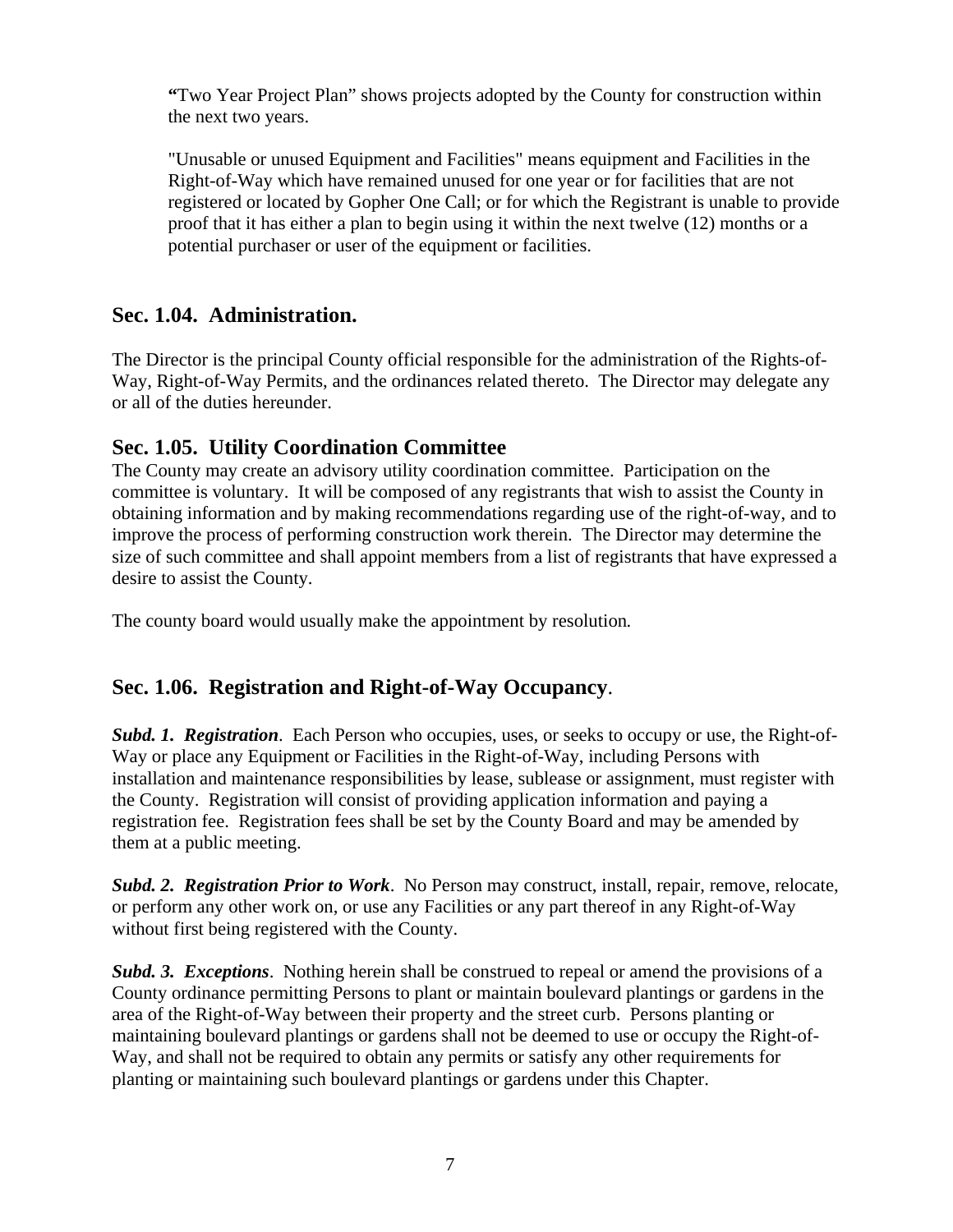Resident owned sewer and water service lines to a city main and resident owned drain tile lines shall not be required to register, unless requested by the County, but shall be required to obtain permits for excavation and obstruction.

However, nothing herein relieves a Person from complying with the provisions of the Minn. Stat. Chap. 216D, "Gopher One call" Law.

#### **Sec. 1.07. Registration Information**.

*Subd. 1. Information Required*. The information provided to the Director at the time of registration shall include, and be on the form approved by the County or this ordinance, but not engistration shall include, and be on the form approved by the County or this ordinance, but not be limited to:

 (a) Each Registrant's name, Gopher One-Call registration certificate number, address and e-mail address if applicable, and telephone and facsimile numbers.

(b) The name, address and e-mail address, if applicable, and telephone and facsimile numbers of a Local Representative. The Local Representative or designee shall be available at all times. Current information regarding how to contact the Local Representative in an Emergency shall be provided at the time of registration.

(c) A certificate of insurance or self-insurance:

(1) Verifying that an insurance policy has been issued to the Registrant by an insurance company licensed to do business in the State of Minnesota, or a form of self insurance acceptable to the Director;

(2) Verifying that the Registrant is insured against claims for Personal injury, including death, as well as claims for property damage arising out of the (i) use and occupancy of the Right-of-Way by the Registrant, its officers, agents, employees and Permittees, and (ii) placement and use of Facilities in the Right-of-Way by the Registrant, its officers, agents, employees and Permittees, including, but not limited to, protection against liability arising from completed operations, damage of underground Facilities and collapse of property;

(3) Naming the County as an additional insured as to whom the coverage required herein are in force and applicable and for whom defense will be provided as to all such coverage;

(4) Requiring that the Director be notified thirty (30) days in advance of cancellation of the policy or material modification of a coverage term;

(5) Indicating comprehensive liability coverage, automobile liability coverage, workers compensation and umbrella coverage established by the Director in amounts sufficient to protect the County and the public and to carry out the purposes and policies of this Chapter.

(d) The County may require a copy of the actual insurance policies.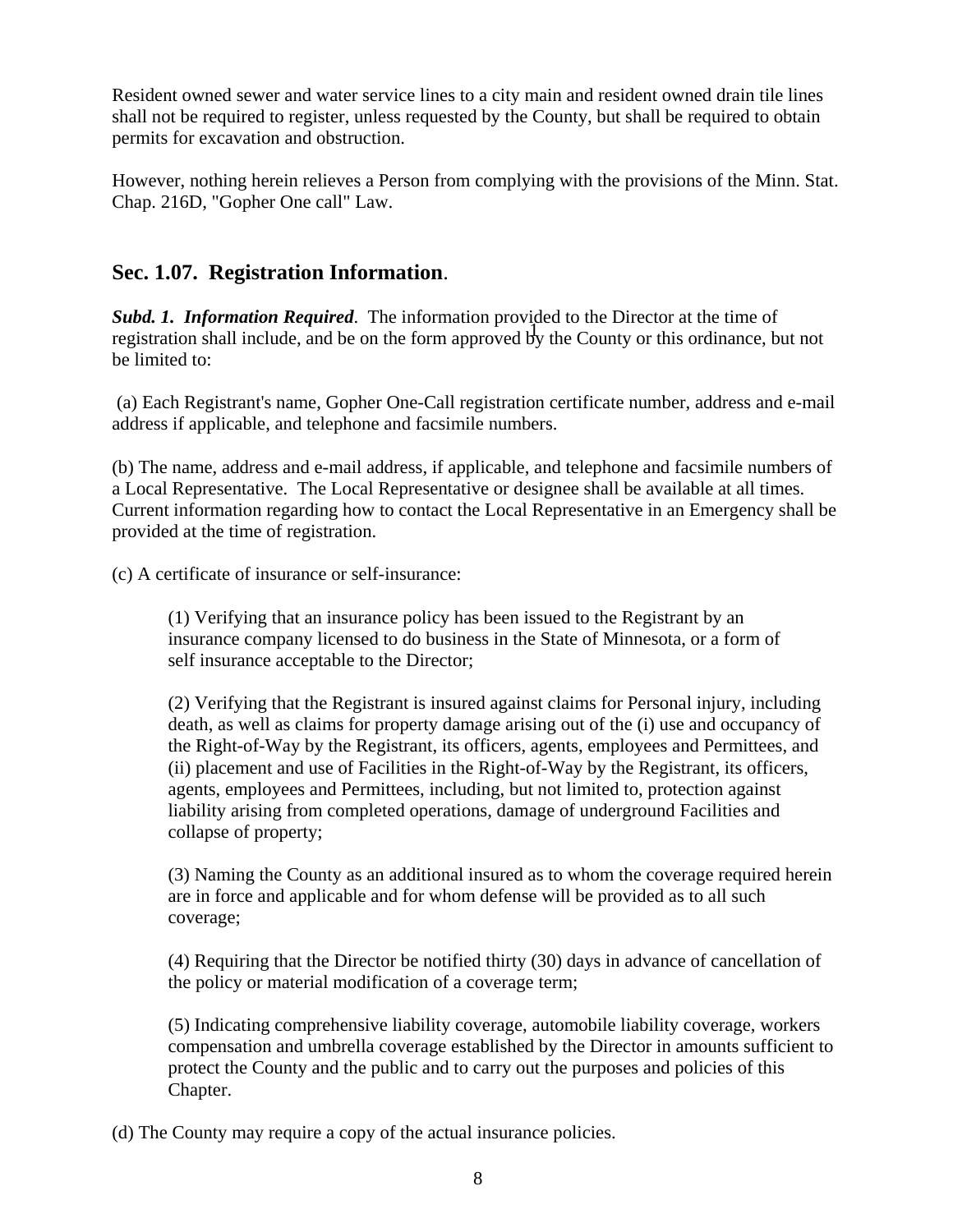(e) If the Person is a corporation, a copy of the certificate required to be filed under Minn. Stat. 300.06 as recorded and certified to by the Secretary of State.

(f) A copy of the Person's order granting a certificate of authority from the Minnesota Public Utilities Commission or other applicable state or federal agency, where the Person is lawfully required to have such certificate from said Commission or other state or federal agency.

*Subd. 2. Notice of Changes*. The Registrant shall keep all of the information listed above current at all times by providing to the Director information as to changes within fifteen (15) days following the date on which the Registrant has knowledge of any change.

#### **Sec. 1.08. Reporting Obligations.**

*Subd. 1. Operations*. Each Registrant that provides utility service shall, at the time of registration and by December 1 of each year, file a construction and major maintenance plan for underground Facilities with the Director. Such plan shall be submitted using a format designated by the Director and shall contain the information determined by the Director to be necessary to facilitate the coordination and reduction in the frequency of excavations and Obstructions of Rights-of-Way. The county shall maintain in the file a copy of the county's construction plan for construction projects. The utility facility plans shall be kept up-to-date by the Registrant. The plans shall be on file and available for public inspection.

The plan shall include, but not be limited to, the following information:

(a) The locations and the estimated beginning and ending dates of all Projects to be commenced during the next calendar year (in this section, a "Next-Year Project");

- (b) How the registrant will accommodate the county plan;
- (c) To the extent known, the tentative locations and estimated beginning and ending dates for all Projects contemplated for the five years following the next calendar year (in this section, a "Five-Year Project").

It is the registrant's responsibility to keep informed on available plans.

The term "project" in this section shall include both Next-year Projects and Five-year Projects but does not include individual service line hookups and minor maintenance unless they are part of an area wide program.

*Subd. 2. Additional Next-year Projects*. Notwithstanding the foregoing, the Director will not deny an application for a Right-of-Way Permit for failure to include a project in a plan submitted to the County if the Registrant has used commercially reasonable efforts to anticipate and plan for the project.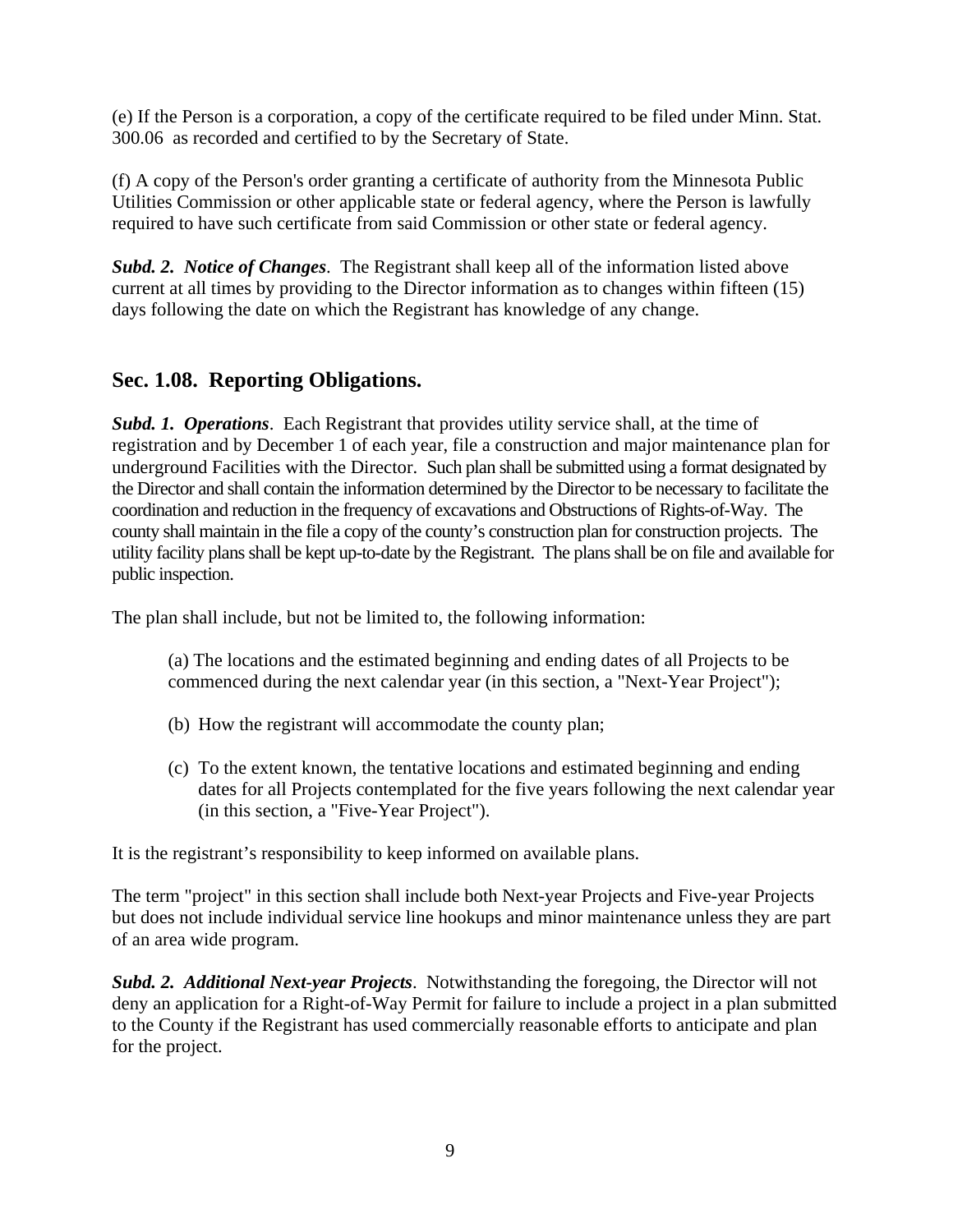#### **Sec. 1.09. Permit Requirement.**

*Subd. 1. Permit Required*. Except as otherwise provided in this Code, no Person may Obstruct, or Excavate any Right-of-Way without first registering and having obtained the appropriate *Right-of-Way* Obstruction, or Excavation Permit from the County to do so.

*Subd. 2. Permit Extensions*. No Person may Excavate or Obstruct the Right-of-Way beyond the date or dates specified in the permit unless such Person (i) makes a Supplementary Application for another Right-of-Way Permit before the expiration of the initial permit, and (ii) a new permit or permit extension is granted.

*Subd. 3. Delay Penalty*. In accordance with Minnesota Rule 7819.1000 subp. 3 notwithstanding subd. 2 of this Section, the County shall establish and impose a Delay Penalty for unreasonable delays in Right-of-Way excavation, Obstruction, Patching, or Restoration. The Delay Penalty shall be established from time to time by County Board resolution and shall include any delays or damages charged by the county's construction contractor and may include liquidated damages consistent with the contract.

**Subd. 4. Permit Display.** Permits issued under this Chapter shall be conspicuously displayed or otherwise available at all times at the indicated work site and shall be available for inspection by the County.

#### **Sec. 1.10. Permit Applications.**

Application for a permit is made to the Director. Right-of-Way Permit applications shall contain, and will be considered complete only upon compliance with the requirements of, the following provisions:

(a) Registration with the County pursuant to this Chapter;

(b) Submission of a completed permit application form, including all required attachments, and scaled drawings showing the location and area of the proposed project and the location of all known existing and proposed Facilities.

(c) Payment of money due the County for:

(1) permit fees, estimated Restoration Costs and other Management Costs;

(2) prior Obstructions or Excavations;

(3) any undisputed loss, damage, or expense suffered by the County because of Applicant's prior excavations or Obstructions of the right-ofway or any Emergency actions taken by the County;

(4) franchise fees or other charges, if applicable.

(d) Payment of disputed amounts due the County by posting security or depositing in an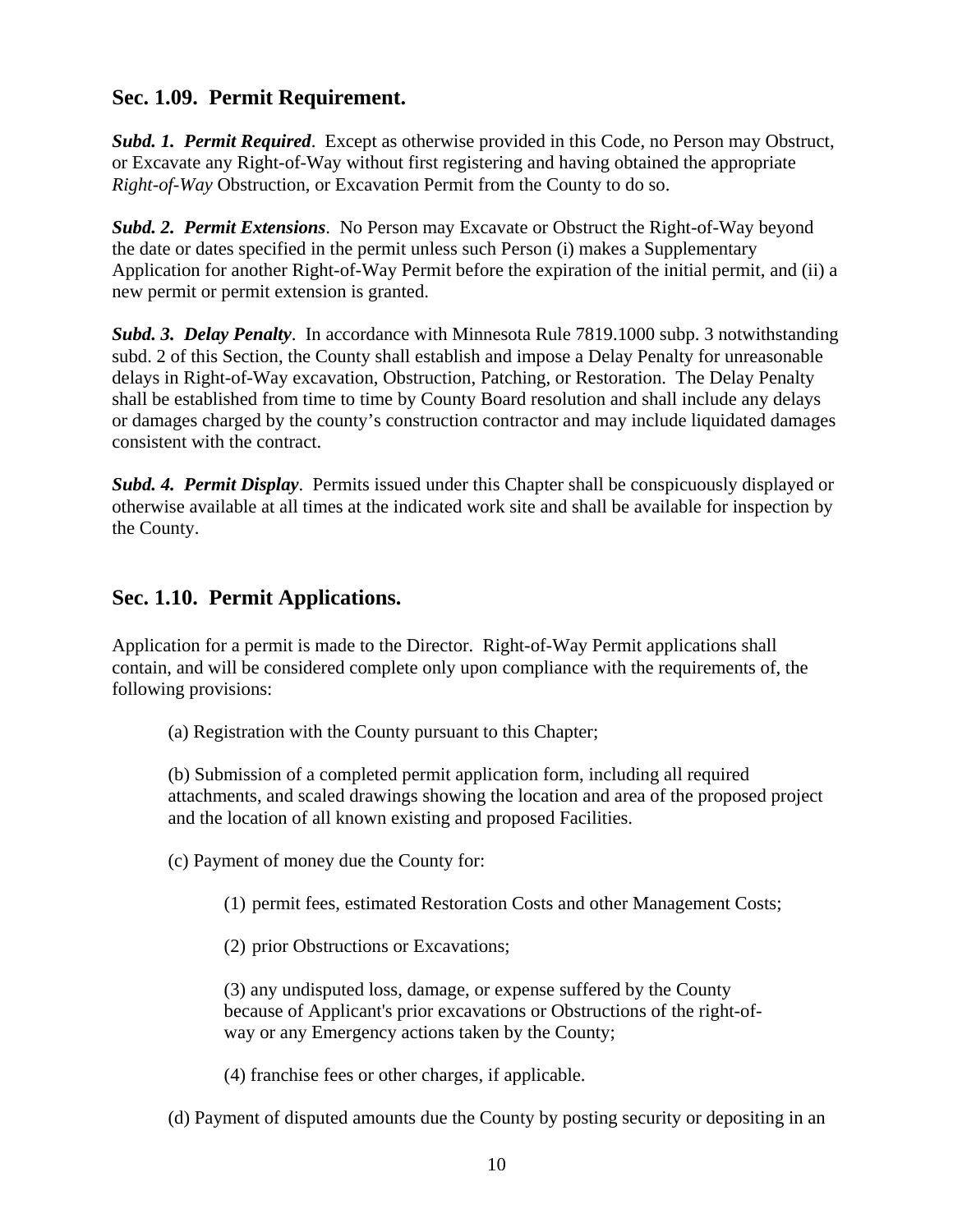escrow account an amount equal to at least 110% of the amount owing.

(e) Posting an additional or larger construction performance bond for additional facilities when applicant requests an excavation or obstruction permit to install additional facilities and the County deems the existing construction performance bond inadequate under applicable standards.

#### **Sec. 1.11. Issuance of Permit; Conditions**.

*Subd. 1. Permit Issuance*. If the Applicant has satisfied the requirements of this Chapter, the County shall issue a permit.

*Subd. 2. Conditions*. The Director may impose reasonable conditions upon the issuance of the permit and the performance of the Applicant thereunder to protect the health, safety and welfare or, when necessary, to protect the Right-of-Way and its current and future use.

#### **Sec. 1.12. Permit Fees.**

*Subd. 1. Excavation Permit Fee*. The county shall establish an Excavation permit fee in an amount sufficient to recover the following costs. Permit fees shall be established by the County Board and may be amended at any public meeting.

- (a) the County Management Costs;
- (b) Degradation Costs, if applicable.

*Subd. 2. Obstruction Permit Fee*. The county shall establish the obstruction permit fee and shall be in an amount sufficient to recover the county management costs.

*Subd. 3. Payment of Permit Fees*. No Excavation Permit or Obstruction Permit shall be issued without payment of Excavation or Obstruction Permit Fees unless the County allows Applicants to pay such fees within thirty (30) days of billing**.** 

*Subd. 4. Non refundable*. Permit fees that were paid for a permit that the Director has revoked for a breach as stated in Section 1.22 are not refundable.

*Subd. 5. Application to Franchises.* Unless otherwise agreed to in a franchise, management costs may be charged separately from and in addition to the franchise fees imposed on a right-ofway user in the franchise.

#### **Sec. 1.13. Right-of-Way Patching and Restoration.**

*Subd. 1. Timing*. The work to be done under the Excavation Permit, and the Patching and Restoration of the Right-of-Way as required herein, must be completed within the dates specified in the permit, increased by as many days as work could not be done because of extraordinary circumstances beyond the control of the Permittee or when work was prohibited as unseasonable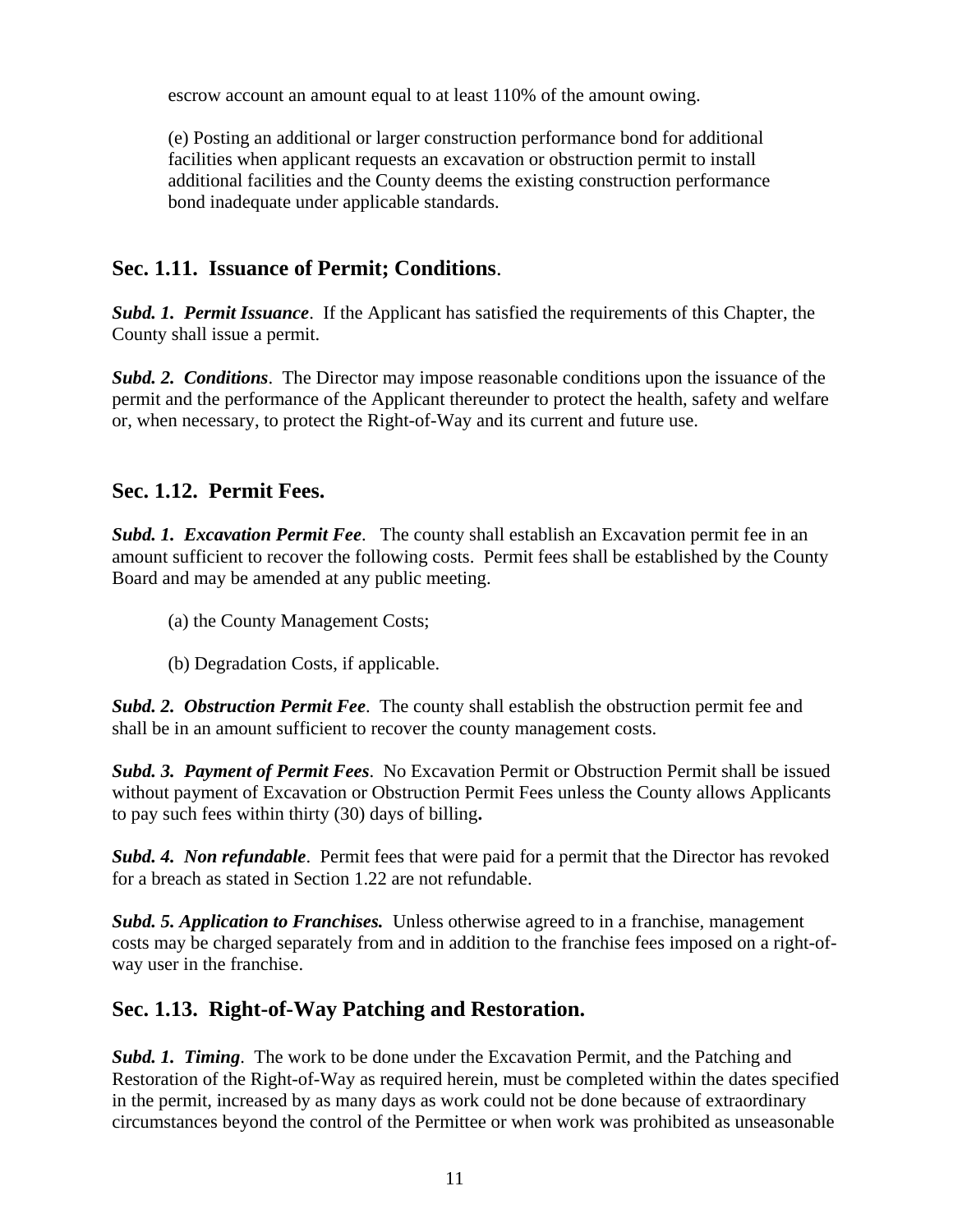or unreasonable under Section 1.15.

*Subd. 2.* Temporary Surfacing, *Patch and Restoration*. Permittee shall Patch its own work.

*(a) County Restoration*. If the County restores any part of the Right-of-Way, Permittee shall pay the costs thereof within thirty (30) days of billing. If, the County restores only the surface of the right-of-way and during the thirty-six (36) months following such Restoration, the pavement settles, the Permittee shall pay to the County, within thirty (30) days of billing, all costs related to restoring the Right-of-Way or associated with having to correct the defective work, which may include removal and replacement of any or all work done by the Permittee. These costs shall include administrative, overhead mobilization, material, labor, and equipment.

*(b) Permittee Restoration*. If the Permittee Restores the Right-of-Way itself, it shall at the time of application for an Excavation Permit post a Construction Performance Bond in an amount determined by the Director to be sufficient to cover the cost of Restoration. If, within thirty-six (36) months after completion of the Restoration of the Right-of-Way, the Director determines that the Right-of-Way has been properly Restored, the surety on the Construction Performance Bond shall be released.

*(c) Degradation Fee and Patching in Lieu of Restoration to PUC Standards.* In lieu of right-of-way restoration, a right-of-way user may elect to pay a degradation fee. However, the right-of-way user shall remain responsible for patching and the degradation fee shall not include the cost to accomplish these responsibilities.

*Subd. 3. Standards*. The Permittee shall perform Temporary Surfacing Patching and Restoration including backfill, compaction, and landscaping according to the standards and with the materials specified by the Director. The Director shall have the authority to prescribe the manner and extent of the Restoration, and may do so in written procedures of general application or on a case-by-case basis. The Director in exercising this authority shall comply with PUC standards for Right-of-Way Restoration (see PUC Rules 7819.990 to 7819.9950) and require conformance to MnDOT standard specifications and local government specifications and drawing and shall further be guided by the following considerations:

(a) The number, size, depth and duration of the excavations, disruptions or damage to the Right-of-Way;

(b) The traffic volume carried by the Right-of-Way; the character of the neighborhood surrounding the Right-of-Way;

(c) The pre-excavation condition of the Right-of-Way; the remaining lifeexpectancy of the Right-of-Way affected by the excavation;

(d) Whether the relative cost of the method of restoration to the Permittee is in reasonable balance with the prevention of an accelerated depreciation of the right-of-way that would otherwise result from the excavation, disturbance or damage to the Right-of-Way; and

(e) The likelihood that the particular method of restoration would be effective in slowing the depreciation of the Right-of-Way that would otherwise take place.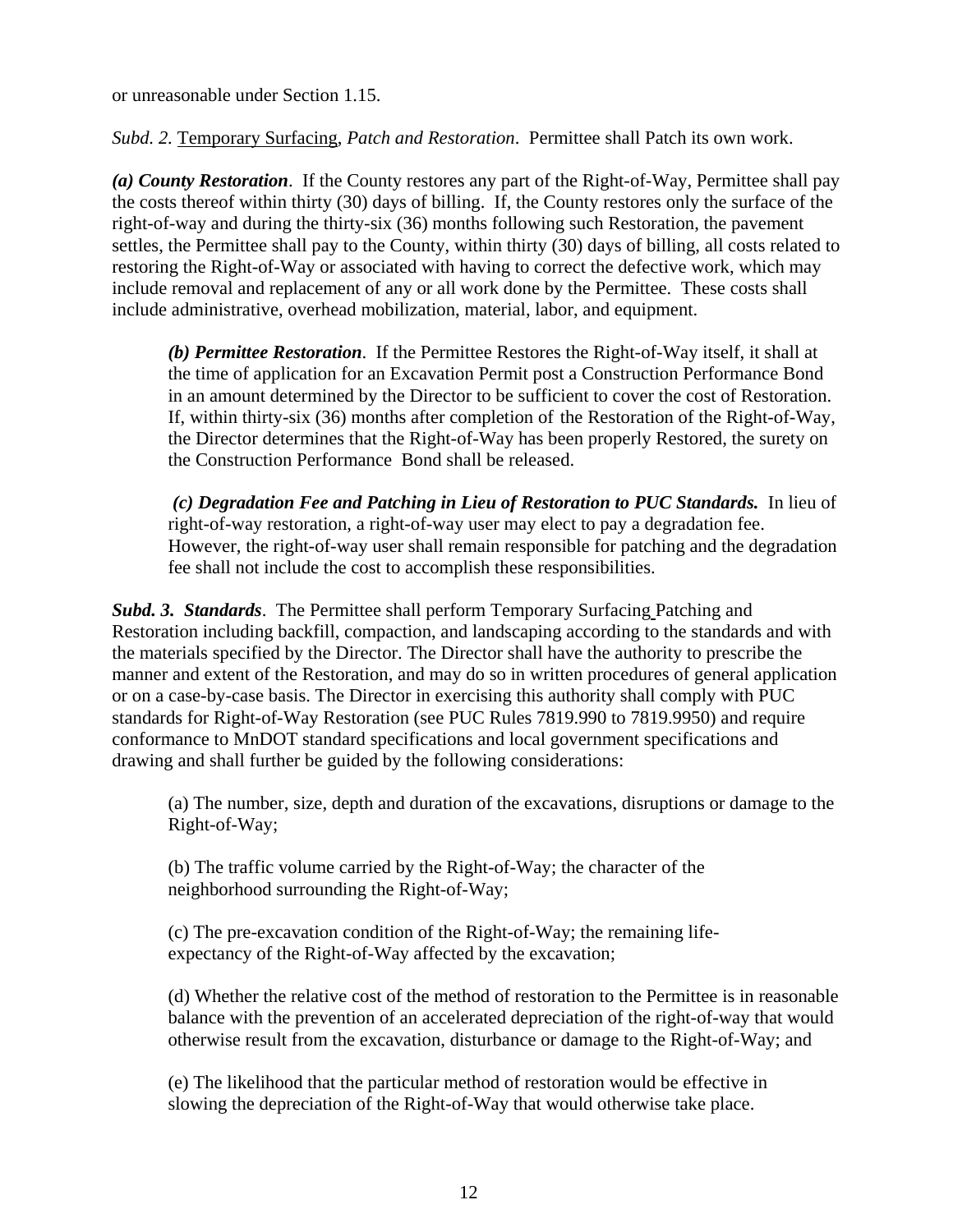*Subd. 4. Guarantees.* The Permittee guarantees its work and shall maintain it for thirty-six (36) months following its completion. During this 36-month period it shall, upon notification from the Director, correct all restoration work to the extent necessary, using the method required by the Director. Said work shall be completed within five (5) calendar days of the receipt of the notice from the Director, not including days during which work cannot be done because of circumstances constituting force majeure or days when work is prohibited as unseasonable or unreasonable under Section 1.16.

*Subd. 4(a). Duty to Correct Defects.* The permittee shall correct defects in patching, or restoration performed by permittee or its agents, permittee upon notification from the County, shall correct all restoration work to the extent necessary, using the method required by the County. Said work shall be completed within five (5) calendar days of the receipt of the notice from the County, not including days during which work cannot be done because of circumstances constituting force majeure or days when work is prohibited as unseasonal or unreasonable under Section 1.16.

*Subd. 5. Failure to Restore*. If the Permittee fails to Restore the Right-of-Way in the manner and to the condition required by the Director, or fails to satisfactorily and timely complete all Restoration required by the Director, the Director at its option may do such work. In that event the Permittee shall pay to the County, within thirty (30) days of billing, the cost of Restoring the Right-of-Way. If Permittee fails to pay as required, the County may exercise its rights under the Construction Performance Bond.

#### **Sec. 1.14. Joint Applications.**

*Subd. 1. Joint Application*. Registrants may jointly apply for permits to Excavate or Obstruct the Right-of-Way at the same place and time.

*Subd. 2. Shared Fees*. Registrants who apply for permits for the same Obstruction or excavation, which the Director does not perform, may share in the payment of the Obstruction or Excavation Permit Fee. Registrants must agree among themselves as to the portion each will pay and indicate the same on their applications.

*Subd. 3. With County Construction Projects*. Registrants who join in a scheduled Obstruction or excavation coordinated with a County construction project by the Director, whether or not it is a joint application by two or more Registrants or a single application, are not required to pay the Obstruction and Degradation portions of the permit fee, but a permit is still required.

#### **Sec. 1.15. Supplementary Applications**.

*Subd. 1. Limitation on Area.* A Right-of-Way Permit is valid only for the area of the Right-of-Way specified in the permit. No Permittee may do any work outside the area specified in the permit, except as provided herein. Any Permittee which determines that an area greater than that specified in the permit must be Obstructed or Excavated must before working in that greater area (I) make application for a permit extension and pay any additional fees required thereby, and (ii) be granted a new permit or permit extension.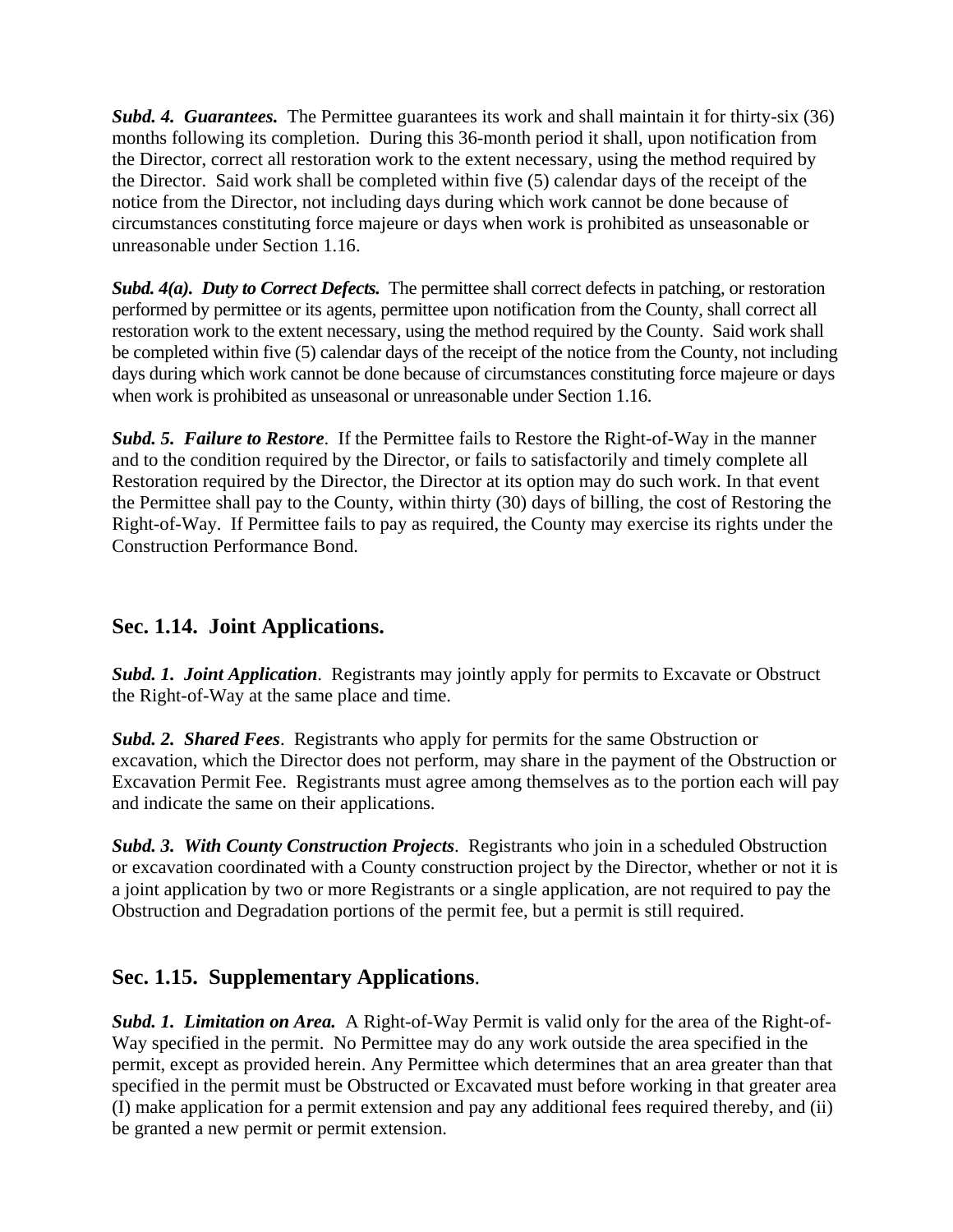*Subd. 2. Limitation on dates*. A Right-of-Way Permit is valid only for the dates specified in the permit. No Permittee may begin its work before the permit start date or, except as provided herein, continue working after the end date. If a Permittee does not finish the work by the permit end date, it must apply for a new permit for the additional time it needs, and receive the new permit or an extension of the old permit before working after the end date of the previous permit. This Supplementary Application must be done before the permit end date.

#### **Sec. 1.16. Other Obligations**.

*Subd. 1. Compliance With Other Laws*. The applicant must notify and obtain a permit from any township or city through which it passes if said township or city so requires. Obtaining a Right-of-Way Permit does not relieve Permittee of its duty to obtain all other necessary permits, licenses, and authority and to pay all fees required by the County or other applicable rule, law or regulation. Permittee shall comply with other local codes and with road load restrictions. A Permittee shall comply with all requirements of local, state and federal laws, including Minn. Stat. 216D.01-.09 ("Gopher One Call Excavation Notice System"). A Permittee shall perform all work in conformance with all applicable codes and established rules and regulations, and is responsible for all work done in the Right-of-Way pursuant to its permit, regardless of who does the work.

*Subd. 2. Prohibited Work*. Except in an Emergency, and with the approval of the County, no Right-of-Way Obstruction or excavation may be done when seasonally prohibited or when conditions are unreasonable for such work.

*Subd. 3. Interference with Right-of-Way*. A Permittee shall not so Obstruct a Right-of-Way that the natural free and clear passage of water through the gutters, culverts, ditches tiles or other waterways shall be interfered. Private vehicles of those doing work in the Right-of-Way may not be parked within or next to a permit area, unless parked in conformance with county or applicable township and city parking regulations. The loading or unloading of trucks must be done solely within the defined permit area unless specifically authorized by the permit.

Traffic control shall conform to the MMUTCD and its field manual and any written directions of the county engineer.

#### **Sec. 1.17. Denial of Permit.**

The County may deny a permit for failure to meet the requirements and conditions of this Chapter or if the County determines that the denial is necessary to protect the health, safety, and welfare or when necessary to protect the Right-of-Way and its current and future use*.* The county may deny a permit if the utility has failed to comply with previous permit conditions. The county may withhold issuance of a permit until conditions of previous permit are complied with.

#### **Sec. 1.18. Installation Requirements.**

The excavation, backfilling, Patching and Restoration, and all other work performed in the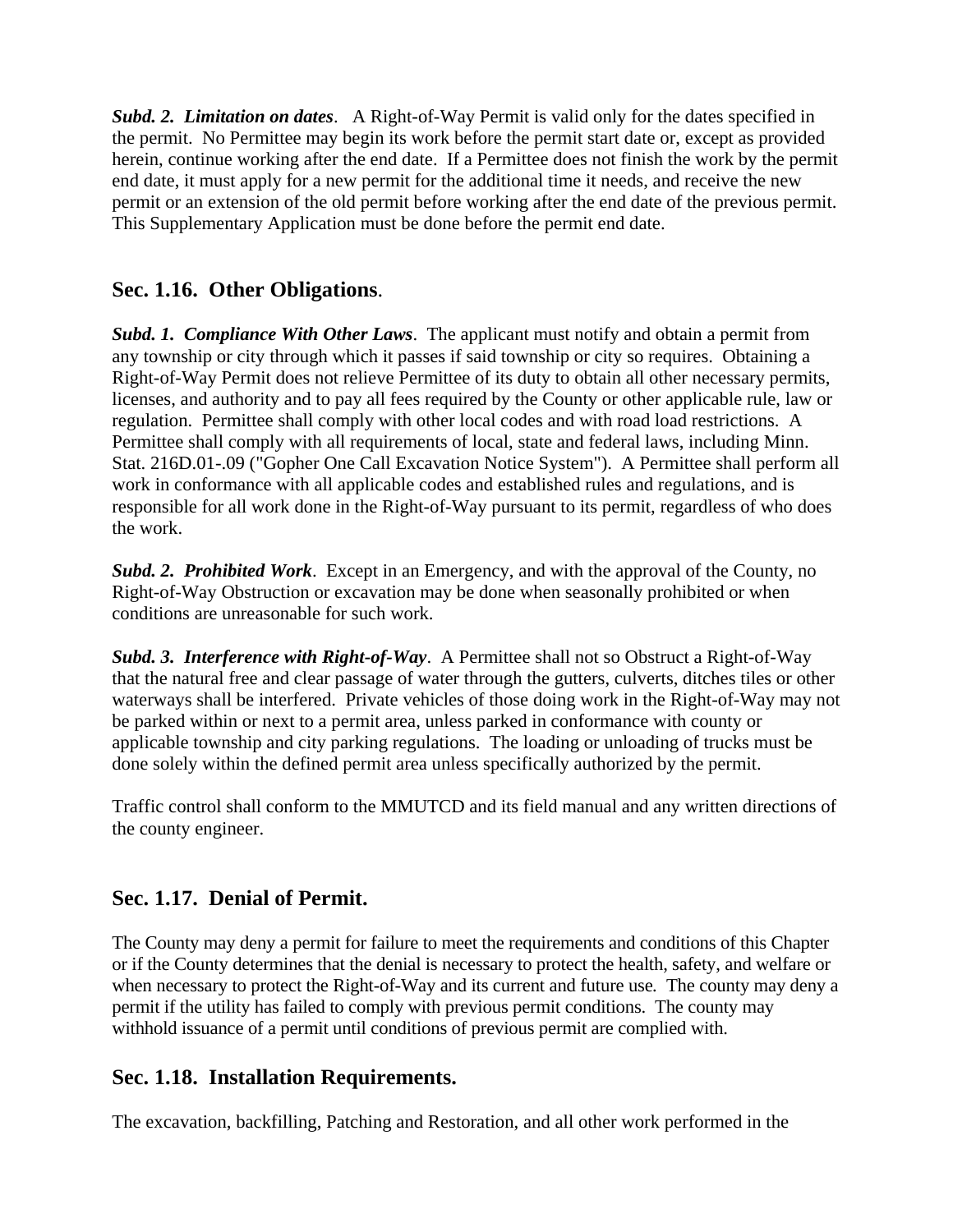Right-of-Way shall be done in conformance with Minnesota Rules 7819.1100 and 7819.5000 and shall conform to MnDOT standard specifications and other applicable local requirements, in so far as they are not inconsistent with the Minnesota Statutes Sections 237.162 and 237.163.

#### **Sec. 1.19. Inspection.**

*Subd. 1. Notice of Completion*. When the work under any permit hereunder is completed, the Permittee shall furnish a Completion Certificate in accordance with Minnesota Rule 7819.1300.

*Subd. 2. Site Inspection*. Permittee shall make the work-site available to the County and to all others as authorized by law for inspection at all reasonable times during the execution of and upon completion of the work.

#### *Subd 3. Authority of County*.

(a) At the time of inspection the Director may order the immediate cessation and correction of any work which poses a serious threat to the life, health, safety or well being of the public.

(b) The Director may issue an order to the Permittee for any work which does not conform to the terms of the permit or other applicable standards, rules, laws, conditions, or codes. The order shall state that failure to correct the violation will be cause for revocation of the permit. Within ten (10) days after issuance of the order, the Permittee shall present proof to the Director that the violation has been corrected. If such proof has not been presented within the required time, the Director may revoke the permit pursuant to Sec. 1.22.

(c) The cost of any action required by the County shall be paid by the permitee.

#### **Sec. 1.20. Work Done Without a Permit**

*Subd. 1. Emergency Situations*. Each Registrant shall immediately notify the Director of any event regarding its Facilities that it considers to be an Emergency. The Registrant may proceed to take whatever actions are necessary to respond to the Emergency. Within two business days after the occurrence of the Emergency the Registrant shall apply for the necessary permits, pay the fees associated therewith and fulfill the rest of the requirements necessary to bring itself into compliance with this Chapter for the actions it took in response to the Emergency.

If the County becomes aware of an Emergency regarding a Registrant's Facilities, the County will attempt to contact the Local Representative of each Registrant affected, or potentially affected, by the Emergency. In any event, the County may take whatever action it deems to the Emergency, the cost of which shall be borne by the Registrant whose Facilities occasioned the Emergency.

*Subd. 2. Non-Emergency Situations*. Except in an Emergency, any Person who, without first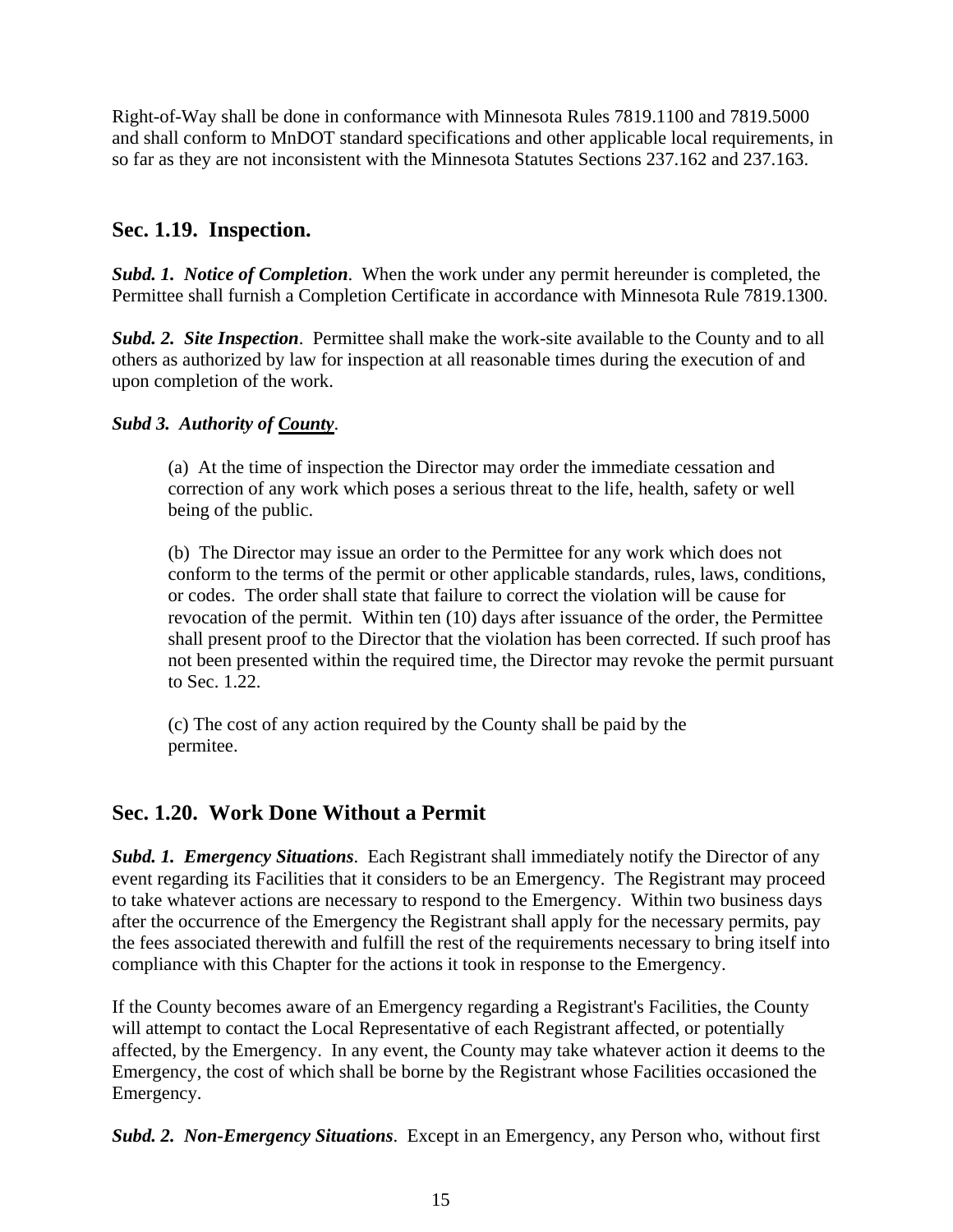having obtained the necessary permit, Obstructs or Excavates a Right-of-Way must subsequently obtain a permit, and as a penalty pay double the normal fee for said permit, pay double all the other fees required by the County Code, deposit with the County the fees necessary to correct any damage to the Right-of-Way and comply with all of the requirements of this Chapter.

#### **Sec. 1.21. Supplementary Notification.**

If the Obstruction or Excavation of the Right-of-Way begins later or ends sooner than the date given on the permit, Permittee shall notify the County of the accurate information as soon as this information is known.

#### **Sec. 1.22. Revocation of Permits.**

*Subd. 1. Substantial Breach*. The County reserves its right, as provided herein, to revoke any Right-of-Way Permit, without a fee refund, if there is a substantial breach of the terms and conditions of any statute, ordinance, rule or regulation, or any material condition of the permit including a threat to the safety of workers, or the right-of-way user or the utility users. A substantial breach by Permittee shall include, but shall not be limited to, the following:

(a) The violation of any material provision of the Right-of-Way Permit;

(b) An evasion or attempt to evade any material provision of the Right-of-Way Permit, or the perpetration or attempt to perpetrate any fraud or deceit upon the County or its citizens;

(c) Any material misrepresentation of fact in the application for a Right-of-Way Permit;

(d) The failure to complete the work in a timely manner; unless a permit extension is obtained, or unless the failure to complete work is due to reasons beyond the Permittee's control, or failure to relocate existing facilities as specified in Sec. 1.24; or

(e) The failure to correct, in a timely manner, work that does not conform to a condition indicated on an Order issued pursuant to Sec. 1.19.

(f) Failure of the utility to pay any required costs, fees, or charges billed by the county.

*Subd. 2. Written Notice of Breach*. If the County determines that the Permittee has committed a substantial breach of a term or condition of any statute, ordinance, rule, regulation or any condition of the permit the County shall make a written demand upon the Permittee to remedy such violation. The demand shall state that continued violations may be cause for revocation of the permit. A substantial breach, as stated above, will allow the County, at its discretion, to place additional or revised conditions on the permit to mitigate and remedy the breach.

*Subd. 3. Response to Notice of Breach*. Within twenty-four (24) hours of receiving notification of the breach, Permittee shall provide the County with a plan, acceptable to the County that will cure the breach. Permittee's failure to so contact the County, or the Permittee's failure to submit an acceptable plan, or Permittee's failure to reasonably implement the approved plan, shall be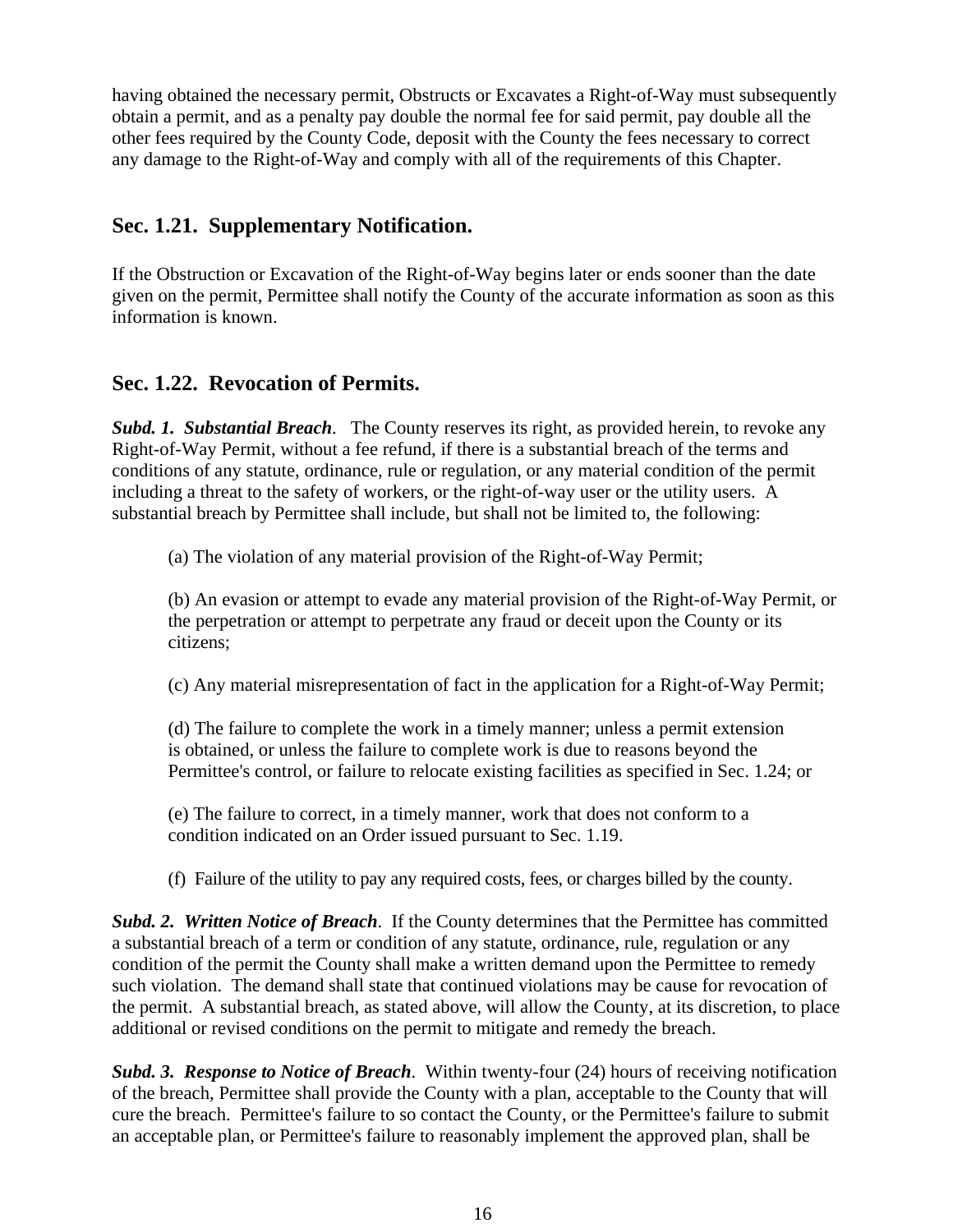cause for immediate revocation of the permit. Further, Permittee's failure to so contact the County, or the Permittee's failure to submit an acceptable plan, or Permittee's failure to reasonably implement the approved plan, shall automatically revoke the permit and may include placing the Permittee on Probation for one (1) full year.

*Subd. 4. Cause for Probation*. From time to time, the County may establish a list of conditions of the permit, which if breached will automatically place the Permittee on Probation for one full year, such as, but not limited to, working out of the allotted time period or working on Right-of-Way grossly outside of the permit authorization.

*Subd. 5. Automatic Revocation*. If a Permittee, while on Probation, commits a breach as outlined above, Permittee's permit will automatically be revoked and Permittee will not be allowed further permits for one full year, except for Emergency repairs.

*Subd. 6. Reimbursement of County Costs.* If a permit is revoked, the Permittee shall also reimburse the County for the County's reasonable costs, including Restoration Costs and the costs of collection and reasonable attorneys' fees incurred in connection with such revocation.

*Subd. 7. Revoked Permit.*If the county revokes a utility's permit for breach of this ordinance, the utility will not be allowed to obstruct or excavate within the county Right-of-Way until the breach situation is corrected to the satisfaction of the Director and the permit is reissued.

#### **Sec. 1.23. Mapping Data.**

*Subd. 1. Information Required*. Each Registrant and Permittee shall provide Mapping information required by the County in accordance with Minnesota Rules 7819.4000 and 7819.4100.

Therefore, in managing the use of its public rights-of-way, a local government unit may establish, develop, and implement a right-of-way mapping system as follows. The purpose of a mapping system is to:

- A. allow flexibility in its use by the local government as an effective management tool;
- B. enhance public safety and user facility safety;
- C. provide for long-term cost savings;
- D. improve public right-of-way design quality; and
- E. allow for better information collection and cooperative usage among local government units, telecommunications companies, and other users of the public rightof-way.

*Subd. 1. Application required.* When a local government unit requires a permit for excavation in or obstruction of its public right-of-way, a person wishing to undertake a project within the public right-of-way shall submit a right-of-way permit application, which may required the filing of mapping information pursuant to subdivision 2.

*Subd. 2. Information.* The local government unit may require as part of its permit application the filing of all the following information:

A. location and approximate depth of applicant's mains, cables, conduits, switches, and related equipment and facilities, with the location based on: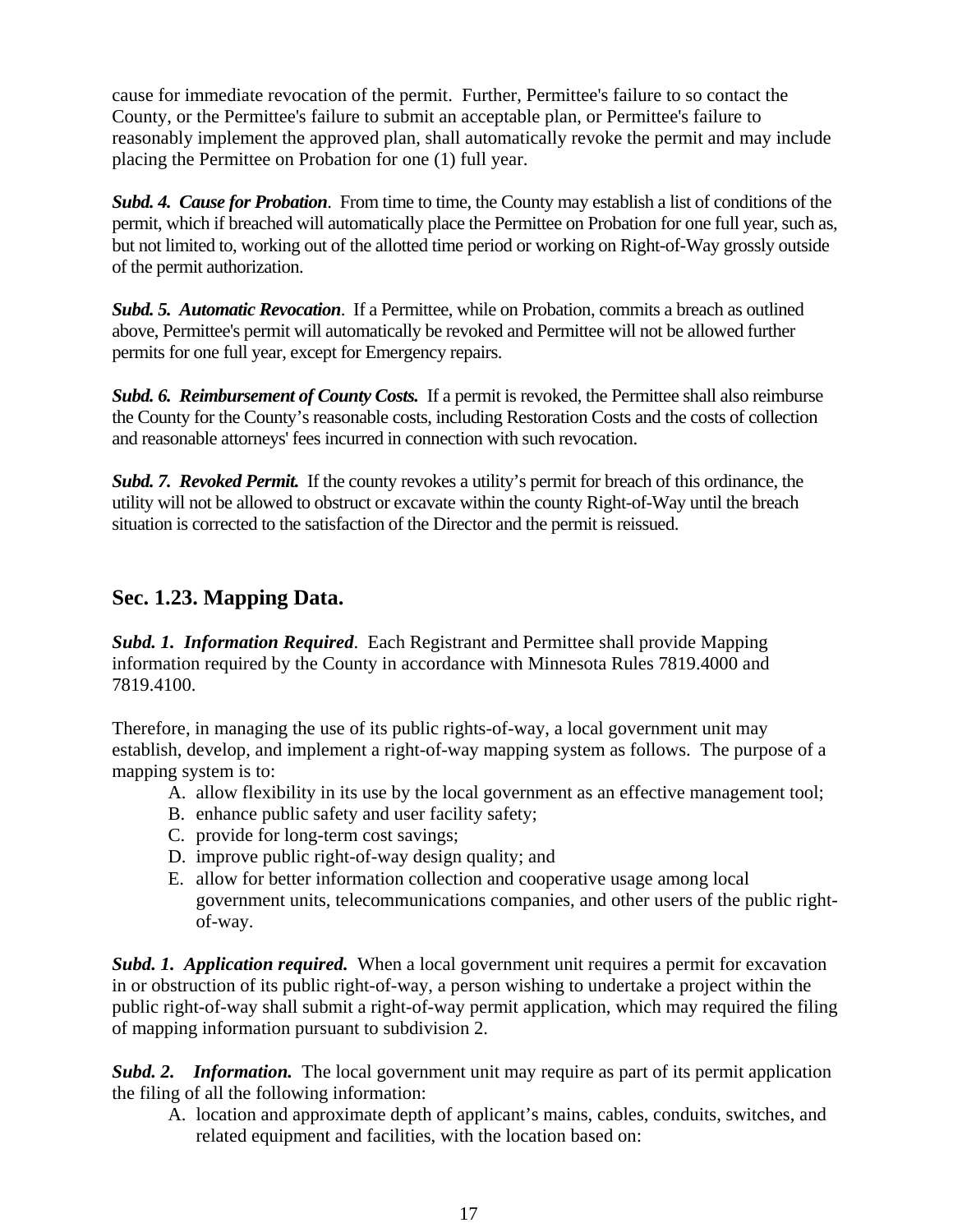- (1) offsets from property lines, distances from the centerline of the public right-ofway, and curb lines as determined by the local government unit;
- (2) coordinates derived from the coordinate system being used by the local government unit; or
- (3) any other system agreed upon by the right-of-way user and local government unit;
- B. the type and size of the utility facility;
- C. a description showing aboveground appurtenances;
- D. a legend explaining symbols, characters, abbreviations, scale, and other data shown on the map, and
- E. any facilities to be abandoned, if applicable, in conformance with Minnesota Statutes, section 216D.04, subdivision 3.

**Subd. 3. Changes and corrections.** The application must provide that the applicant agrees to submit "as built" drawings, reflecting any changes and variations from the information provided under subdivision 2, items A to E.

*Subd. 4. Additional construction information.* In addition, the right-of-way user shall submit to the local government unit at the time the project is completed a completion certificate according to part 7819.1300.

*Subd. 5. Manner of conveying permit data.* A right-of-way user is not required to provide or convey mapping information or data in a format or manner that is different from what is currently utilized and maintained by that user. A permit application fee may include the cost to convert the data furnished by the right-of-way user to a format currently in use by the local unit of government. These data conversion costs, unlike other costs that make up permit fees, may be included in the permit fee after the permit application process.

**Subd. 6. Data on existing facilities.** At the request of a local government unit, a right-of-way user shall provide existing data on its existing facilities within the public right-of-way in the form maintained by the user at the time the request was made, if available.

#### **Sec. 1.24. Location and Relocation of Facilities.**

*Subd. 1. Placement, Location, and Relocation.* Placement, location, and relocation of facilities must comply with the Act, with other applicable law, and with Minnesota Rules 7819.3100, 7819.5000, and 7819.5100, to the extent the rules do not limit authority otherwise available to cities and counties. By submitting a request for a permit the person recognizes they must conform to the existing ordinances and codes of other units of government related to underground placement regardless of how the application is written or permit granted.

*Subd. 2. Corridors.* The County may assign specific corridors within the Right-of-Way, or any particular segment thereof as may be necessary, as a best management practice for each type of Facility that is, or, pursuant to current technology, the County expects will someday be, located within the Right-of-Way. All excavation, obstruction, or other permits issued by the County involving the installation or replacement of Facilities shall designate the proper corridor for the Facilities at issue. A typical cross section of the location for utilities may be on file at the Director's office. This section is not intended to establish "high density corridors".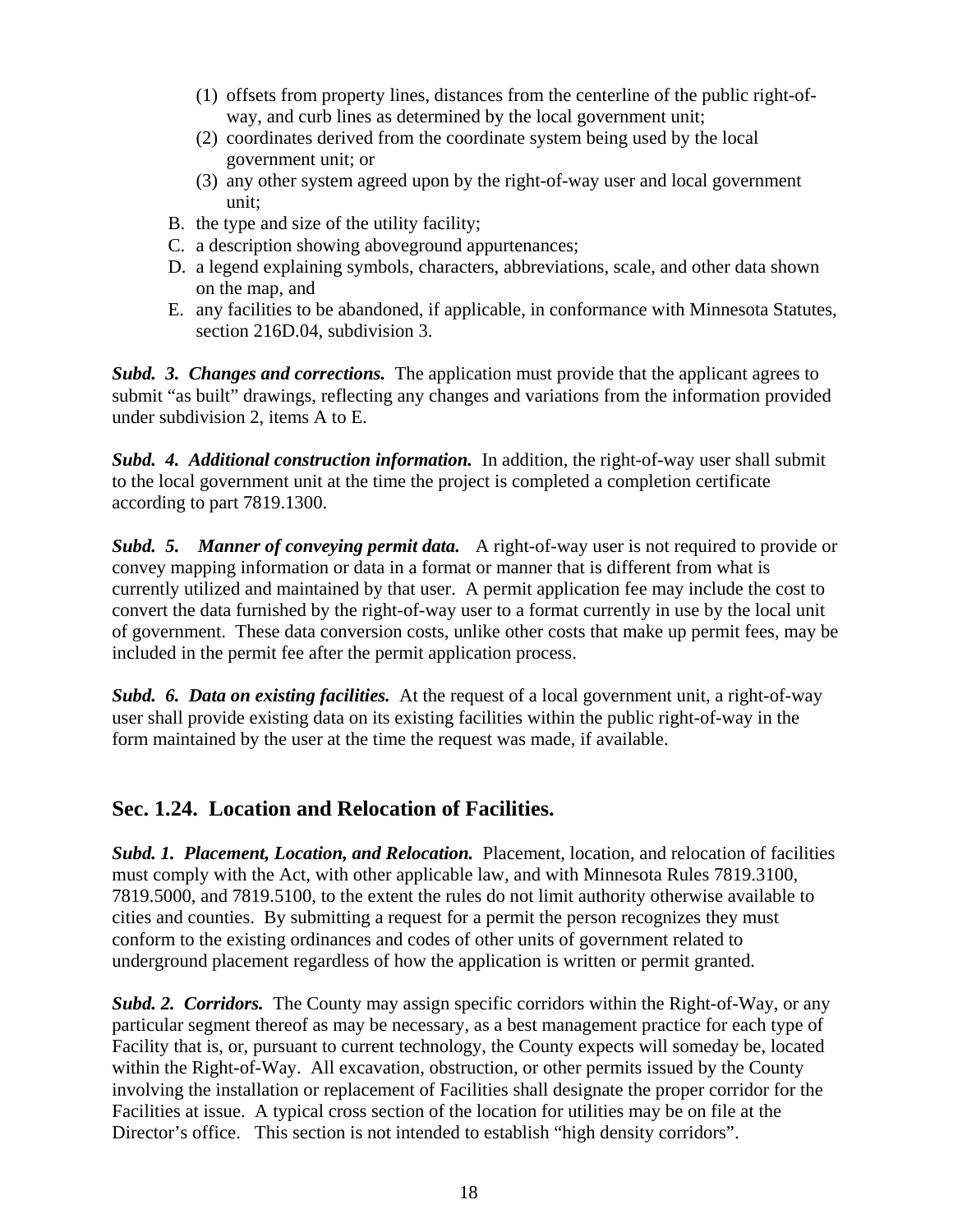Any Registrant who has Facilities in the Right-of-Way in a position at variance with the corridors established by the County shall, no later than at the time of the next reconstruction or excavation of the area where the Facilities are located, move the Facilities to the assigned position within the Right-of-Way, unless this requirement is waived by the County for good cause shown, upon consideration of such factors as the remaining economic life of the Facilities, public safety, customer Service needs and hardship to the Registrant.

*Subd. 3. Nuisance*. One year after the passage of this Chapter, any Facilities found in a Rightof-Way that have not been Registered shall be deemed to be a nuisance. The County may exercise any remedies or rights it has at law or in equity, including, but not limited to, abating the nuisance or taking possession of the Facilities and restoring the Right-of-Way to a useable condition and requiring payment to the County for the costs involved.

*Subd. 4. Limitation of Space*. To protect health, safety, and welfare or when necessary to protect the Right-of-Way and its current use, the County shall have the power to use best management practices to prohibit or limit the placement and location of new or additional Facilities within the Right-of-Way. In making such decisions, the County shall strive to the extent possible to accommodate all existing and potential users of the Right-of-Way, but shall be guided primarily by considerations of the public interest, the public's need for the particular Utility Service, the condition of the Right-of-Way, the time of year with respect to essential utilities, the protection of existing Facilities in the Right-of-Way, and future County plans for public improvements and development projects which have been determined to be in the public interest.

*Subd. 5. Relocation of Facilities.*A Registrant must promptly and at its own expense, with due regard for seasonal working conditions, permanently remove and relocate its Facilities in the Right-of-Way whenever the Director for good cause requests such removal and relocation, and shall restore the Right-of-Way consistent with PUC standards, local regulations and MnDOT standard specifications. The Director may make such request to prevent interference by the Company's Equipment or Facilities with (i) a present or future County use of the Right-of-Way, (ii) a public improvement undertaken by the County, (iii) an economic development project in which the County has an interest or investment, (iv) when the public health, safety and welfare require it, or (v) when necessary to prevent interference with the safety and convenience of ordinary travel over the Right-of-Way.

Relocation Notification Procedure: The Director shall notify the utility owner at least six (6) months in advance of the need to relocate existing facilities so the owner can plan the relocation. The Director shall provide a second notification to the owner one (1) month before the owner needs to begin the relocation. The utility owner shall begin relocation of the facilities within one (1) week of the second notification. All utilities shall be relocated within one (1) month. The Director may allow a different schedule if it does not interfere with the County's project. The utility owner shall diligently work to relocate the facilities within the above schedule.

Delay to County Project: The Director shall notify the utility owner if the owner's progress will not meet the relocation schedule. If the owner does not take action to insure the relocation will be completed in accordance with the above schedule and the Director feels this delay will have an adverse impact to a county project, then the Director may hire a competent contractor to perform the relocation. In that event, the county may charge the utility owner all costs incurred to relocate the facility.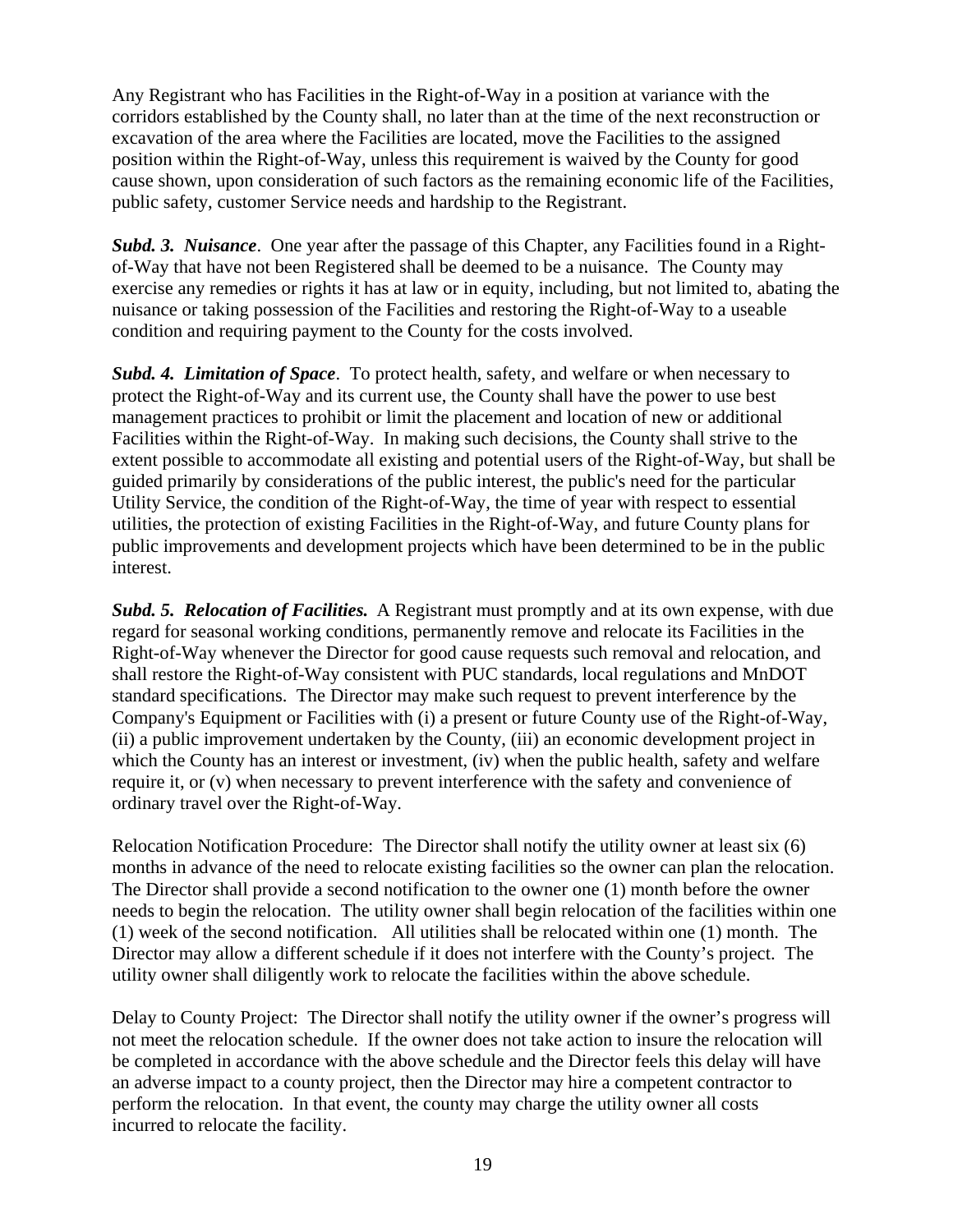The county may charge the utility owner for all costs incurred and requested by a contractor working for the county who is delayed because the relocation is not completed in the scheduled timeframe and for all costs incurred by the county due to the delay.

Notwithstanding the foregoing, according to the PUC rules, a Person shall not be required to remove or relocate its Facilities from any Right-of-Way which has been vacated in favor of a non-governmental entity unless and until the reasonable costs thereof are first paid to the Person. However this does not exempt the utility company from paying for the value of any taking of said property by occupation without compensation.

#### **Sec. 1.25. Pre-excavation Facilities Location.**

In addition to complying with the requirements of Minn. Stat. 216D.01-.09 ("One Call Excavation Notice System") before the start date of any Right-of-Way excavation, each Registrant who has Facilities or Equipment in the area to be excavated shall mark the horizontal and vertical placement of all said Facilities. Any Registrant whose Facilities are in the area of work shall notify and work closely with the excavation contractor to establish the exact location of its Facilities and the best procedure for excavation to protect the safety of workers and rightof-way users and other utility users. If the utility is not at the approved depth or location, it shall be exposed at the permittee's expense or by the county upon written notice to the permittee. The county may, upon said notice, locate said utility at the permittee's expense.

#### **Sec. 1.26. Damage to Other Facilities.**

When the County does work in the Right-of-Way and finds it necessary to maintain, support, or move a Registrant's Facilities to protect it, the Director shall notify the Local Representative as early as is reasonably possible. The costs associated therewith will be billed to that Registrant and must be paid within thirty (30) days from the date of billing. Each Registrant shall be responsible for the cost of repairing any Facilities in the Right-of-Way that it or its Facilities damages. When the permittee does damage to county facilities in the Right-of-Way, such as, but not limited to, culverts, road surfaces, curbs and gutters, or tile lines, they shall correct the damage immediately. If they do not, the county may make such repairs as necessary and charge all of the expenses of the repair to the permittee. The permittee shall pay for said repairs within 30 days of billing.Each Registrant shall be responsible for the cost of repairing any damage to the Facilities of another Registrant caused during the County's response to an Emergency occasioned by that Registrant's Facilities.

#### **Sec. 1.27. Right-of-Way Vacation.**

*Reservation of Right*. If the County vacates a right-of-way that contains the facilities of a registrant, the registrant's rights in the vacated right-of-way are governed by Minnesota Rule 7819.1250 and other applicable laws.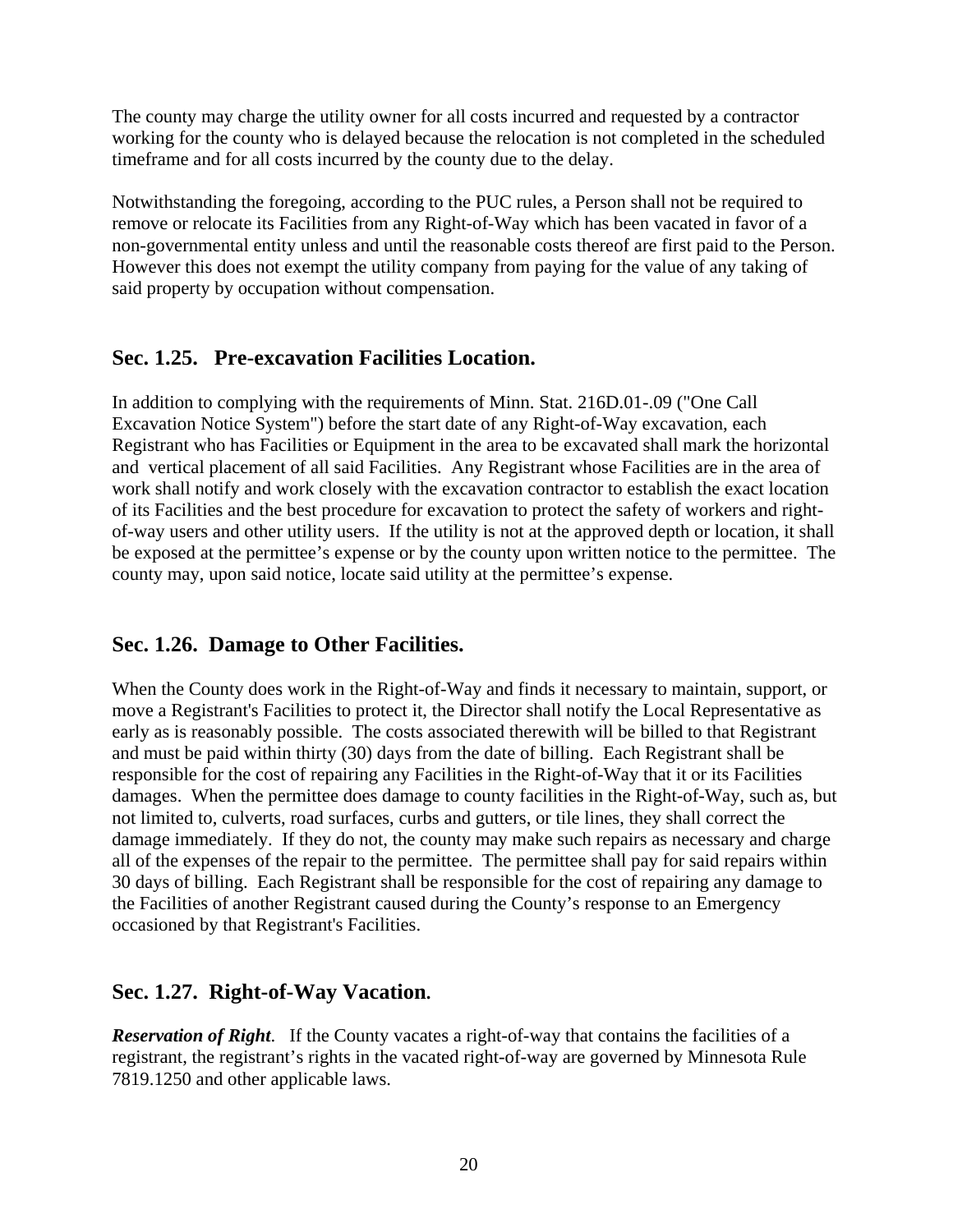#### **Sec. 1.28. Indemnification and Liability.**

By registering with the County, or by accepting a permit under this Chapter, a Registrant or Permittee agrees to defend and indemnify the county in accordance with the provisions of Minnesota Rule 7819.1250.

All permits are granted subject to the ownership rights the County may have in the property involved and to the extent that state, federal local laws, rules and regulations allow and said permit is subject to all such laws and rules.

#### **Sec. 1.29. Abandoned or Unusable Facilities.**

*Subd. 1. Discontinued Operations*. A registrant who has determined to discontinue all or a portion of its operations in the county must provide information satisfactory to the county that the registrant's obligations for its facilities in the right-of-way under this chapter have been lawfully assumed by another registrant.

**Subd. 2. Removal.** Any registrant who has abandoned or unusable facilities in any right-of-way shall remove it from that right-of-way if required in conjunction with other right-of-way repair, excavation, or construction, unless the county waives this requirement.

#### **Sec. 1.30. Appeal.**

A Right of Way user that: (1) had been denied registration; (2) has been denied a permit; (3) has had permit revoked; or (4) believes that the fees imposed are invalid, may have the denial, revocation or fee imposition reviewed, upon written request, by the County Board. The County Board shall act on a timely written request at its next regularly scheduled meeting. A timely written request shall be received in the Office of the Goodhue County Administrator within 30 calendar days after the date of notice of any of the above (1)-(4) excluding the date of the such notice. A decision by the County Board affirming the denial, revocation, or fee imposition will be in writing and supported by written findings establishing the reasonableness of the decision.

#### **Sec. 1.31. Reservation of Regulatory and Police Powers.**

A Permittee's or Registrant's rights are subject to the regulatory and police powers of the County to adopt and enforce general ordinances necessary to protect the health, safety and welfare of the public.

#### **Sec. 1.32. Severability.**

If any portion of this chapter is for any reason held invalid by any court of competent jurisdiction, such portion shall be deemed a separate, distinct, and independent provision and such holding shall not affect the validity of the remaining portions thereof. Nothing in this Chapter precludes the County from requiring a franchise agreement with the applicant, as allowed by law, in addition to requirements set forth herein.